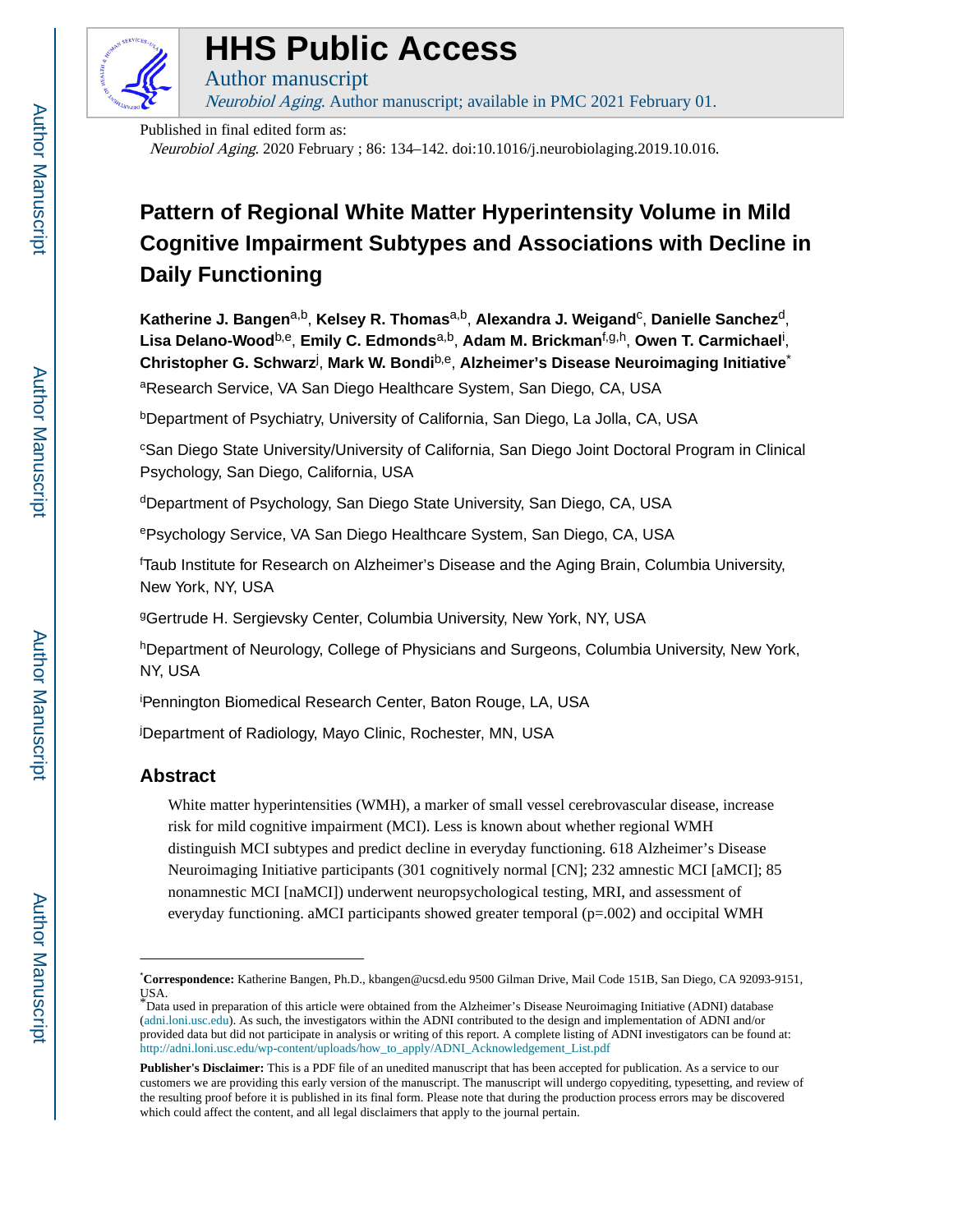$(p=0.030)$  relative to CN whereas naMCI participants had greater frontal  $(p=.045)$ , temporal  $(p=0.045)$ 003), parietal (p=.018), and occipital (p<.001) WMH compared to CN. Relative to those with aMCI, individuals with naMCI showed greater occipital WMH (p=.013). Greater WMH in temporal  $(p=.001)$  and occipital regions  $(p=.006)$  was associated with faster decline in everyday functioning across the sample. Temporal lobe WMH were disproportionately associated with accelerated functional decline among naMCI ( $p=.045$ ). Regional WMH volumes vary across cognitive groups and predict functional decline. Cerebrovascular markers may help identify individuals at risk for decline and distinguish subtypes of cognitive impairment.

#### **Keywords**

Mild cognitive impairment; MCI subtypes; White matter hyperintensity; Cerebrovascular disease; Neuropsychology; Daily functioning

#### **1. Introduction**

Although mild cognitive impairment (MCI) is often recognized as representing a prodromal stage of Alzheimer's disease (AD), it has become clear that MCI is a heterogeneous disorder with distinct clinical subtypes (e.g., amnestic versus nonamnestic) that may differ in underlying pathology (Petersen and Morris, 2005). Distinguishing MCI subtypes may have implications for detection of MCI, treatment selection, prognosis, and selection for clinical trials. Notably, many previous studies designed to identify biological markers of MCI focused on amnestic MCI (aMCI), gray matter changes, and measures of amyloid and tau whereas less research has focused on nonamnestic MCI (naMCI) and cerebrovascular alterations, the latter which are prominent in MCI (Bangen et al., 2018; Brickman et al., 2012; Schneider et al., 2009).

White matter hyperintensities (WMH), visualized as increased signal on T2-weighted magnetic resonance imaging (MRI), are a very common finding on neuroimaging among older adults. WMH are associated with small vessel cerebrovascular disease and may reflect demyelination and axonal loss due to ischemia or neuronal loss and microglial and endothelial activation (Wardlaw et al., 2015). Although WMH were once thought to reflect benign changes in the underlying tissue in "normal" aging, it is now clear that they are associated with cognitive impairment and substantially increase risk of stroke and dementia. In a recent study of individuals with autosomal dominant genetic mutations for AD, increased WMH volume, particularly in posterior regions, was observed several years prior to estimated symptom onset suggesting that WMH are an important feature of AD among younger to middle-aged individuals generally thought to be devoid of non-AD pathologies (Lee et al., 2016). It is also now clear that WMH volume predicts risk and progression of clinical symptoms in MCI (Bangen et al., 2018; Brickman et al., 2012; Brickman et al., 2015; Silbert et al., 2012; Tosto et al., 2014). However, to date, no longitudinal studies have examined whether lobar WMH volume is associated with changes in everyday functioning over time among older adults at risk for AD.

Despite strong evidence of heterogeneity in MCI and AD together with the important role of WMH in AD, few studies have examined WMH in MCI clinical subtypes. Findings from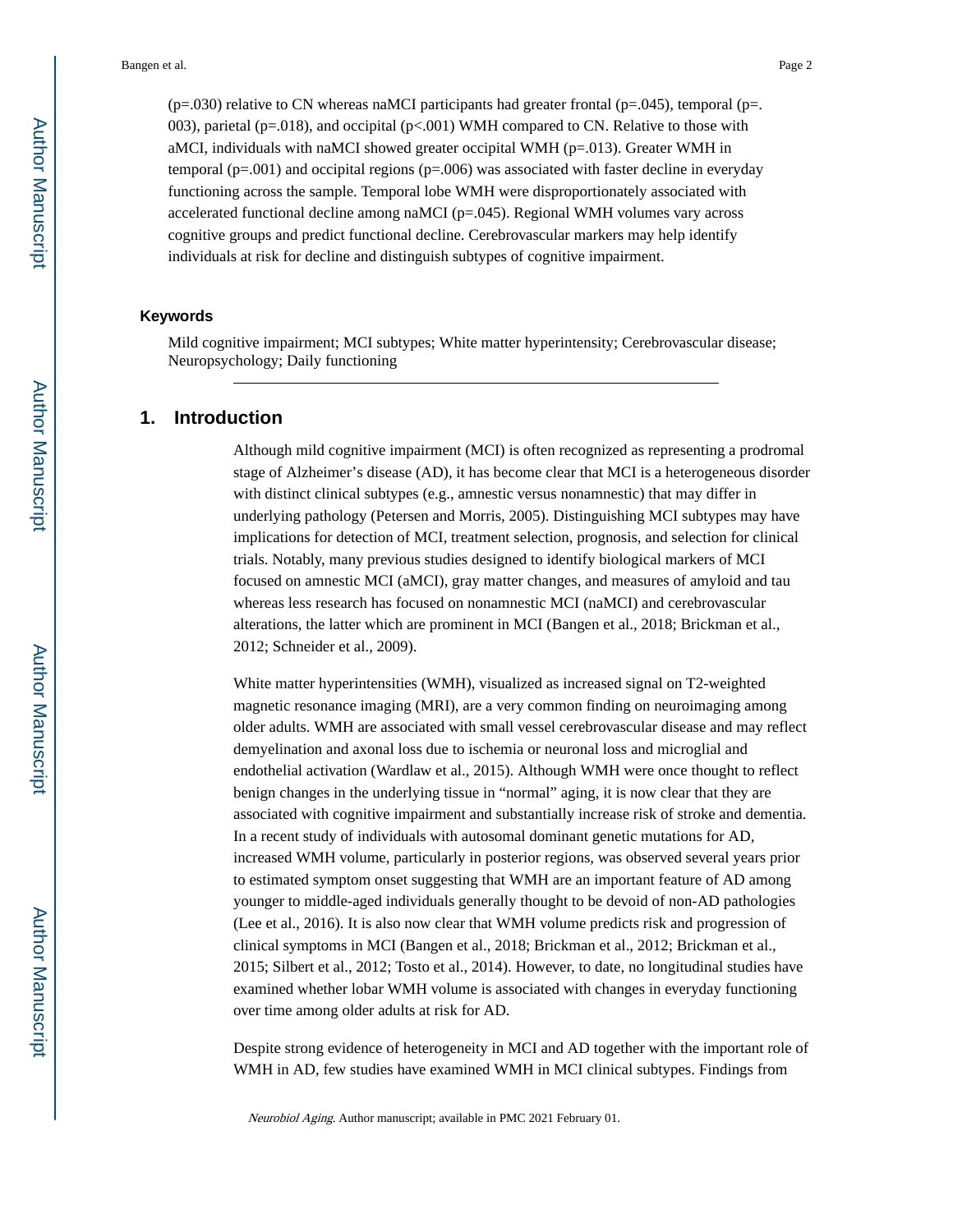existing studies have been mixed. Some have shown that naMCI subgroups have greater white matter lesion burden relative to aMCI subgroups (Delano-Wood et al., 2009), whereas others have found that WMH are associated with amnestic but not naMCI (Luchsinger et al., 2009). Other studies provided evidence for a threshold effect whereby mild small-vessel cerebrovascular disease showed poorer episodic memory compared with working memory, moderate small-vessel cerebrovascular disease displayed equal impairment on episodic memory and working memory, and those with the most severe small-vessel cerebrovascular disease showed poorer working memory relative to episodic memory (Libon et al., 2008). Another study found that volume of WMH distinguished among MCI subtypes only when combined with data related to gray matter atrophy (van de Pol et al., 2009).

We used a well-characterized sample of older adults without dementia from the Alzheimer's Disease Neuroimaging Initiative (ADNI) in order to investigate the associations between regionally-distributed WMH, MCI clinical subtypes, and informant-reported everyday functioning. We hypothesized that (1) greater WMH volume, particularly in posterior regions, would be associated with MCI, and (2) the temporal lobe may be disproportionally affected in aMCI versus those with normal cognition whereas the frontal, parietal, and occipital lobe may be disproportionally affected in naMCI relative to those with normal cognition. We also expected that greater WMH volume would be related to functional decline over time, particularly among participants with MCI.

#### **2. Material and methods**

#### **2.1 The ADNI dataset**

Data used in the preparation of this article were obtained from the Alzheimer's Disease Neuroimaging Initiative (ADNI) database ([adni.loni.usc.edu\)](http://adni.loni.usc.edu). The ADNI was launched in 2003 as a public-private partnership, led by Principal Investigator Michael W. Weiner, MD. The primary goal of ADNI has been to test whether serial magnetic resonance imaging (MRI), positron emission tomography (PET), other biological markers, and clinical and neuropsychological assessment can be combined to measure the progression of mild cognitive impairment (MCI) and early Alzheimer's disease (AD).

#### **2.2 Participants**

All participants included in ADNI were between the ages of 55 and 90 years old, had completed at least 6 years of education, were Spanish or English speakers, had Geriatric Depression Scale scores <6 (possible score range is 0-15) (Sheikh and Yesavage, 1986), had modified Hachinski Ischemic Scale (HIS) scores 4, and were free of any significant neurological disease or systemic illness. Only participants without dementia at baseline and who underwent neuropsychological testing, assessment of everyday functioning with the Functional Assessment Questionnaire (FAQ), and magnetic resonance imaging (MRI) anatomical scans with lobar WMH volume data available were included in the present analyses ( $n = 618$ ).

Participants were diagnostically classified as aMCI ( $n=230$ ), naMCI ( $n=85$ ), or cognitively normal (n=303) for this study using an actuarial neuropsychological diagnostic method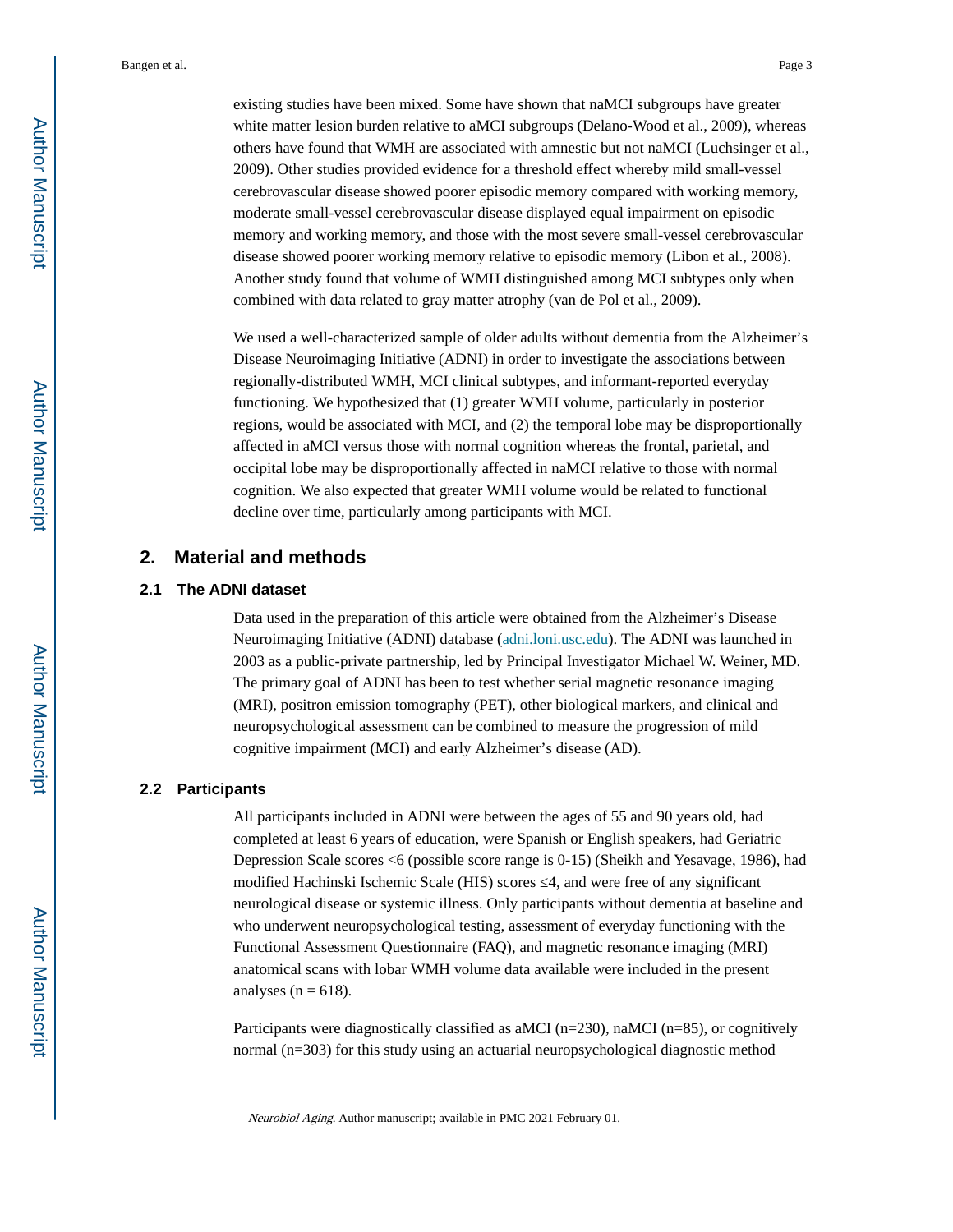(Bondi et al., 2014; Jak et al., 2009) applied to each participant's baseline neuropsychological assessment data. Six neuropsychological measures from ADNI were chosen because they are routinely used in assessing early cognitive changes in AD, they were administered to all ADNI participants, they assess multiple cognitive domains, and have been used by several previously published studies applying these same actuarial neuropsychological criteria to diagnose MCI in ADNI (Bangen et al., 2016; Bondi et al., 2014; Edmonds et al., 2015). The six measures included: Animal Fluency total score and 30 item Boston Naming Test (BNT) total score in the language domain; Trail Making Test, Parts A and B times to completion in the speed/executive functioning domain; and Rey Auditory Verbal Learning Test (AVLT) 30-minute delayed free recall (number of words recalled) and AVLT recognition (number of words correctly recognized minus false positive errors) in the episodic memory domain. Of note, none of these cognitive measures were used in making the initial ADNI diagnostic classification. Each cognitive measure was converted to an age-, education- and sex-corrected z-score based on a sample of cognitively normal ADNI participants who remained normal throughout their participation in the study.

Participants were considered to have MCI if any one of the following criteria were met: 1) they had an impaired score, defined as >1 SD below the age-, education-, and sex-corrected normative mean, on both measures within at least one cognitive domain (i.e., memory, language, or speed/executive function) or 2) they had one impaired score, defined as >1 SD below the age-, education-, and sex-corrected corrected normative mean, in each of the three cognitive domains sampled. If neither of these criteria were met, the participant was classified as cognitively normal. Participants classified as MCI were further categorized as aMCI if memory was impaired based on the above criteria and naMCI if memory was intact but non-memory domains (i.e., speed/executive function and/or language) were impaired.

Participants underwent everyday functioning assessment (i.e., informant-rated FAQ) at ADNI's baseline assessment as well as at annual follow-up visits (i.e., 12-, 24-, 36-, and 48 months). Of the 618 participants in the sample for the present study, all 618 participants had complete data at baseline; 560 had complete data at the 12-month follow-up visit; 498 had complete data at the 24-month follow-up visit; 438 had complete data at the 36-month follow-up visit; and 266 participants (155 cognitively normal, 80 aMCI, 31 naMCI) had complete data at the 48-month follow-up visit. A smaller subset of the sample had FAQ follow-up at 60 months and beyond. Given the reduction in available data at 60 months of follow-up and some MCI subtype groups having fewer than 20 participants with FAQ data at that time point, our primary analyses focused on follow-up to 48 months. This study was approved by the Institutional Review Boards of all participating institutions. Informed written consent was obtained from all participants at each site.

#### **2.3 Assessment of Everyday Functioning**

Everyday functioning was operationalized as total score on the FAQ, a standardized assessment of instrumental activities of daily living (IADL). As previously described (Bangen et al., 2019; Thomas et al., 2017), the FAQ was completed by each participant's study partner at baseline, 6-month follow-up, and then annually thereafter. The study partner rated the participant's performance over the previous 4 weeks on 10 categories of daily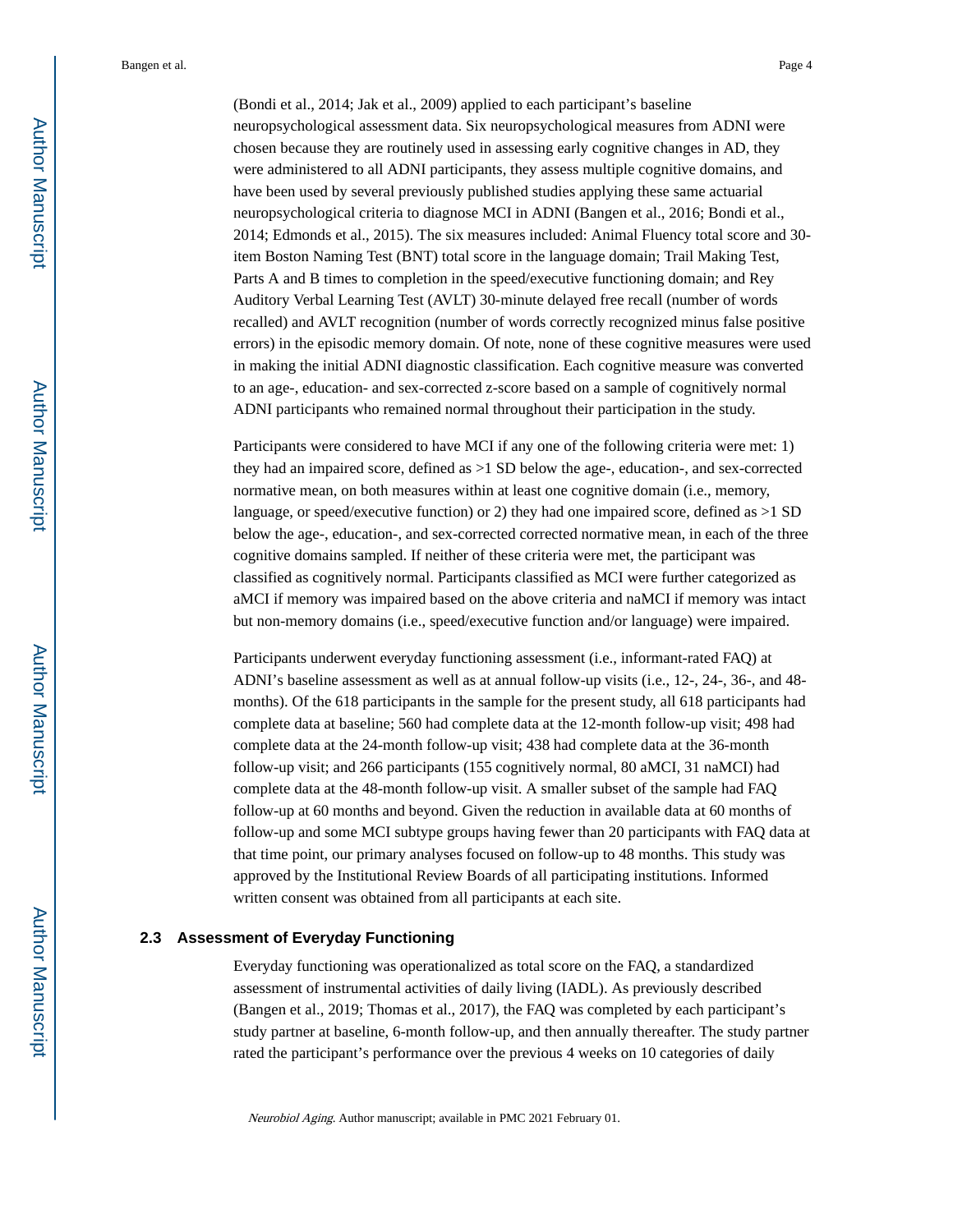activities including: (1) writing checks, paying bills, or balancing a checkbook; (2) assembling tax records, business affairs, or other papers; (3) shopping alone for clothes, household necessities, or groceries; (4) playing a game of skill such as bridge or chess or working on a hobby; (5) making coffee or tea; (6) preparing a balanced meal; (7) keeping track of current events; (8) paying attention to and understanding a TV program, book, or magazine; (9) remembering appointments, family occasions, holidays, medications; and (10) traveling out of the neighborhood. Each of the 10 items was rated on a 4-point scale, with higher scores indicating greater dependence (dependent = 3; requires assistance = 2; has difficulty but does by self  $= 1$ ; normal  $= 0$ ). The FAQ total score was calculated as the sum of the 10 individual activity scores (range  $= 0-30$ ).

#### **2.4 Image Acquisition**

A detailed description of ADNI MR imaging data acquisition can be found online [\(www.loni.usc.edu](http://www.loni.usc.edu/)). Briefly, a standardized protocol for MR image acquisition was implemented across ADNI sites and platforms. The protocol was validated across MR platforms (Jack et al., 2008). All data was acquired on 1.5 T systems. 3D T1-weighted magnetization prepared rapid gradient echo sequences (MP-RAGE) were acquired in the sagittal orientation for morphometric analyses. A proton density/T2-weighted fast spin echo (FSE) sequence was acquired in the axial orientation for pathology detection including white matter hyperintensity quantification. All imaging sites included in the ADNI study were required to pass rigorous scanner validation tests and phantom-based monitoring (Jack et al., 2008).

#### **2.5 Image Analysis**

A detailed description of ADNI MR imaging data acquisition and processing can be found online ([www.loni.usc.edu\)](http://www.loni.usc.edu/). Briefly, T1-weighted structural scans collected at baseline were motion corrected and segmented and parcellated using an analysis pipeline based on FreeSurfer and customized Matlab code (Holland et al., 2009). Brain volume was normalized by dividing absolute whole brain volume by the estimated intracranial volume. Normalized brain volume was used as a covariate in longitudinal analyses.

WMH volumes were obtained from ADNI, WMH were detected on coregistered T1-, T2-, and PD-weighted images using an automated method that has been previously described in detail (Carmichael et al., 2010; Schwarz et al., 2009). Briefly, the T1-weighted image was stripped of nonbrain tissues and nonlinearly aligned to a minimum deformation template (Kochunov et al., 2001; Rueckert et al., 1999). The T2- and PD-weighted images were stripped of nonbrain tissues and warped to the space of the minimum deformation template image based on the T1 alignment and warping parameters. WMH were detected in minimum deformation template space at each voxel based on image intensities of the PD, T1, and T2 images combined with a spatial prior (i.e., the prior probability of WMH occurring at a given voxel) and a contextual prior (i.e., the conditional probability of WMH occurring at a given voxel based on the presence of WMH at neighboring voxels). WMH volumes quantified with the above method agreed strongly with WMH volumes estimated based on fluid attenuated inversion recovery (FLAIR) MRI scans in a diverse sample of older adults including individuals with normal cognition, MCI, and dementia (Schwarz et al., 2009). An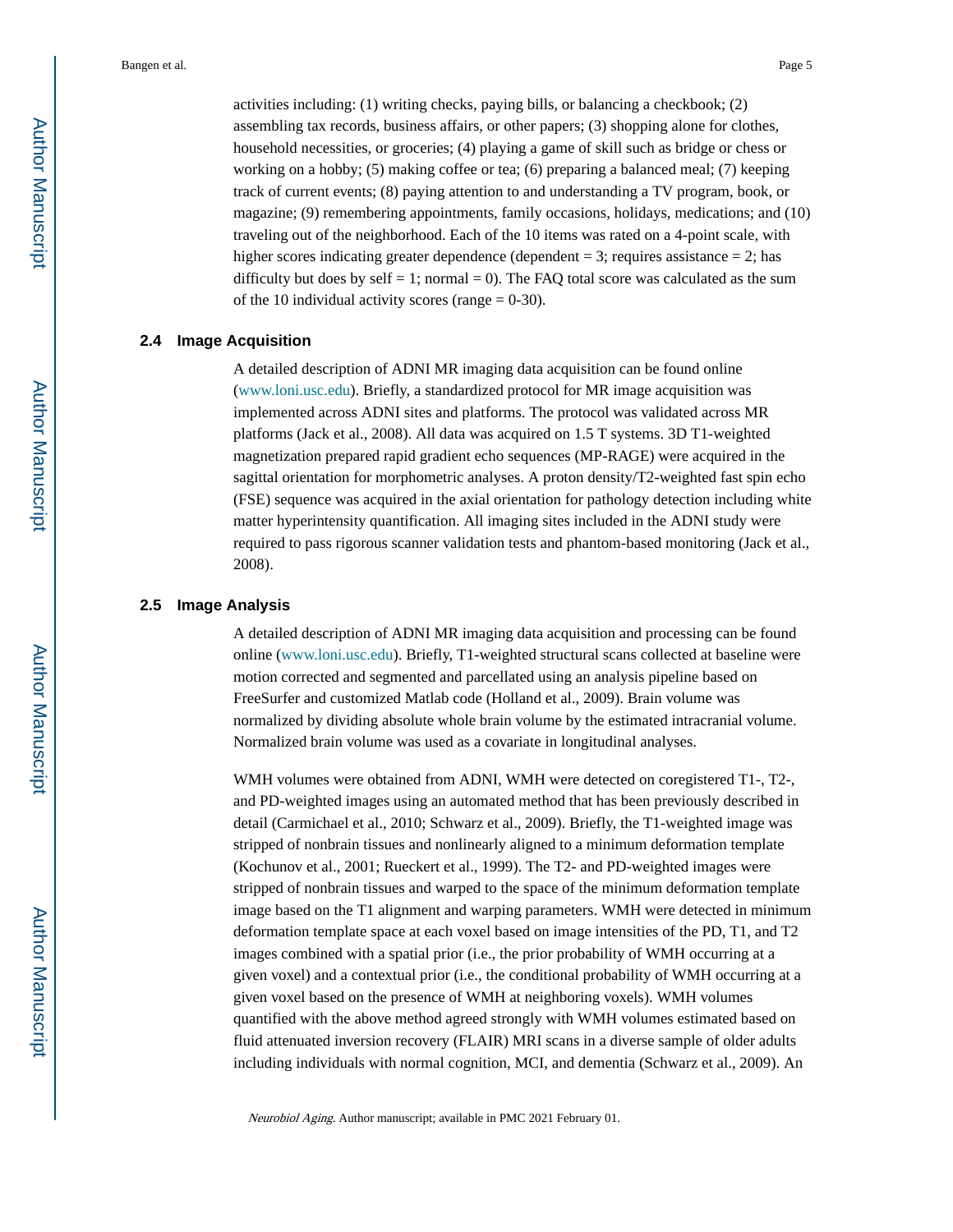a priori lobar atlas was used to obtain regional WMH volumes of the frontal, temporal, parietal, and occipital lobes. Development of this atlas have been previously described (DeCarli et al., 2005). Voxels labeled as WMH were summed and multiplied by voxel dimensions to obtain volumes and reported in units of  $cm<sup>3</sup>$ . Brain infarctions were identified on the T2/PD images through qualitative review by an expert specially trained in the detection of MRI infarcts.

#### **2.6 Statistical Analyses**

The distribution of WMH volumes was positively skewed and natural log transformation was used to improve distribution normality. Baseline demographic and clinical characteristics by cognitive status (i.e., aMCI, naMCI, normal cognition) were examined using analysis of variance (ANOVA) and chi-square tests. Post-hoc pairwise comparisons were performed if the omnibus test was significant. A 3 (cognitive group)  $\times$  4 (lobe) repeated measures analysis of covariance (ANCOVA) compared groups on regional WMH adjusting for age and sex. Region/lobe was treated as a within-subjects factor to determine whether the pattern of regional differences across groups was significant. Mauchly's test was used to assess deviations from sphericity and, if significant, the Huynh-Feldt correction was applied to analyses. Post-hoc pairwise comparisons were conducted for significant omnibus tests.

Linear mixed effects models analyzed longitudinal rate of change in FAQ score over the 4 year interval as a function of baseline WMH volume. FAQ data from 5 timepoints including baseline, 12-, 24-, 36-, and 48-months follow-up visits was used in analyses. The covariates listed above as well as baseline normalized brain volume were included as fixed effects, as were all simple effects, two-way, and three-way interactions between baseline WMH volume, cognitive group, and visit. The visit variable represents time (in months) from baseline with 0 months representing the baseline visit. Individual differences in intercept and slope were modeled as random effects. Full information maximum likelihood estimation was used to allow for all available data to be included (Singer and Willett, 2003; Woodard, 2017), which has been demonstrated to be less biased than list-wise deletion (Schafer  $\&$ Graham, 2002). All continuous variables in the model were standardized to have a mean of zero and a standard deviation of one using z-score transformations. The naMCI group served as the reference group and analyses were run a second time with the cognitively normal group serving as the reference group to allow for all pairwise comparisons. Each of the 4 lobes and total WMH volume were examined in separate models. See Supplemental Material for the equation for the longitudinal model.

To address potential inflation of type I error resulting from multiple comparisons, we applied the Benjamini-Hochberg procedure (Benjamini and Hochberg, 1995) to the cross-sectional post-hoc pairwise comparisons of regional WMH volume as well as the two-way group  $\times$ visit and three-way group  $\times$  WMH  $\times$  visit interactions from the longitudinal models. In all cases we corrected for three pairwise comparisons (CN vs aMCI, CN vs naMCI, and aMCI vs naMCI). We assessed results when the false discovery rate (FDR) was controlled at 0.05 and 0.10.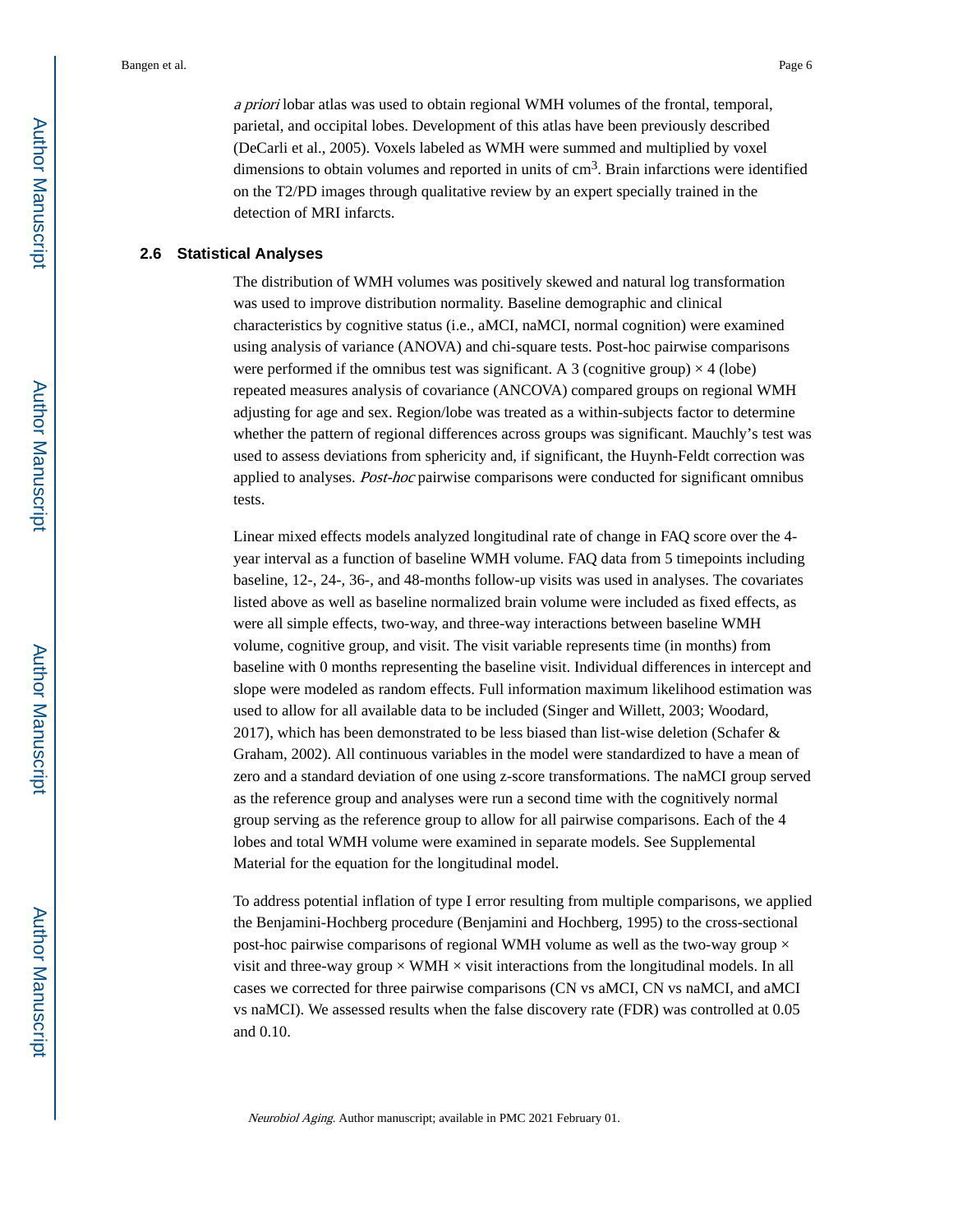In order to assess potential selective attrition, ANOVA and chi-square tests were performed to examine whether demographic or clinical characteristics differed between participants in the overall analytic sample who completed the month 48 visit  $(n=266)$  and those who were missing data at month 48 (n=352). All analyses were performed using Statistical Package for the Social Sciences (SPSS) version 25 (SPSS IBM, New York, USA) and figures were created using the ggplot2 package in R [\(https://cran.r-project.org/web/packages/ggplot2/](https://cran.r-project.org/web/packages/ggplot2/index.html) [index.html\)](https://cran.r-project.org/web/packages/ggplot2/index.html).

#### **3. Results**

#### **3.1 Participant characteristics**

Descriptive data for demographic and clinical characteristics of the sample are presented in Table 1. In comparison to both the cognitively normal and naMCI groups, the aMCI group was significantly younger. In addition, the naMCI group completed fewer years of education relative to the cognitively normal and aMCI groups. Both the amnestic and naMCI groups had a higher proportion APOE ε4 carriers relative to the cognitively normal group. In addition, the aMCI group had higher proportion of APOE ε4 carriers relative to the naMCI group. There were no significant differences across groups in terms of sex distribution or vascular risk burden (i.e., pulse pressure or modified HIS score).

As expected, the amnestic and naMCI groups had lower performance relative to the cognitively normal group on each of the six individual cognitive measures. In addition, the naMCI group had lower scores on the BNT and Trails A and B relative to the aMCI group, whereas the aMCI performed more poorly than the naMCI group on memory recall and recognition. Also as expected, the amnestic and nonamnestic groups had higher FAQ scores at baseline relative to the cognitively normal group. In addition, the aMCI had significantly higher FAQ scores relative to the naMCI group. Both the amnestic and naMCI had significantly reduced total brain volume relative to the cognitively normal group although the two MCI groups did not differ.

#### **3.2 Attrition**

Attrition from baseline to 48 months differed across the cognitive groups ( $\chi^2$  = 16.032, p < . 001). Pairwise comparisons showed that attrition was disproportionately higher in those with aMCI and naMCI relative to the cognitively normal group ( $\chi^2$  = 14.218, p < .001 and  $\chi^2$  = 5.735, p = .017) but did not differ between the amnestic and naMCI subgroups ( $\chi^2$  = .077, p = .781). Attrition did not differ based on age (F = .110, p = .740), sex ( $\chi^2$  = .415, p = .519), or APOE e4 carrier status ( $\chi^2$ = .208, p = .648).

#### **3.3 Cross-sectional Associations of Regional WMH Volume and MCI**

Adjusting for age and sex, there was a main effect of cognitive group on total WMH volume  $(F_{4, 613}=3.59, p = .028)$ . Post-hoc pairwise comparison tests showed that the naMCI group had higher total WMH volume relative to the cognitively normal group ( $p = .011$ ) although there were no differences across the other groups (aMCI versus cognitively normal:  $p =$ . 114; amnestic versus naMCI:  $p = .179$ ). The statistical significance for these post-hoc pairwise comparisons was retained using a 0.05 FDR.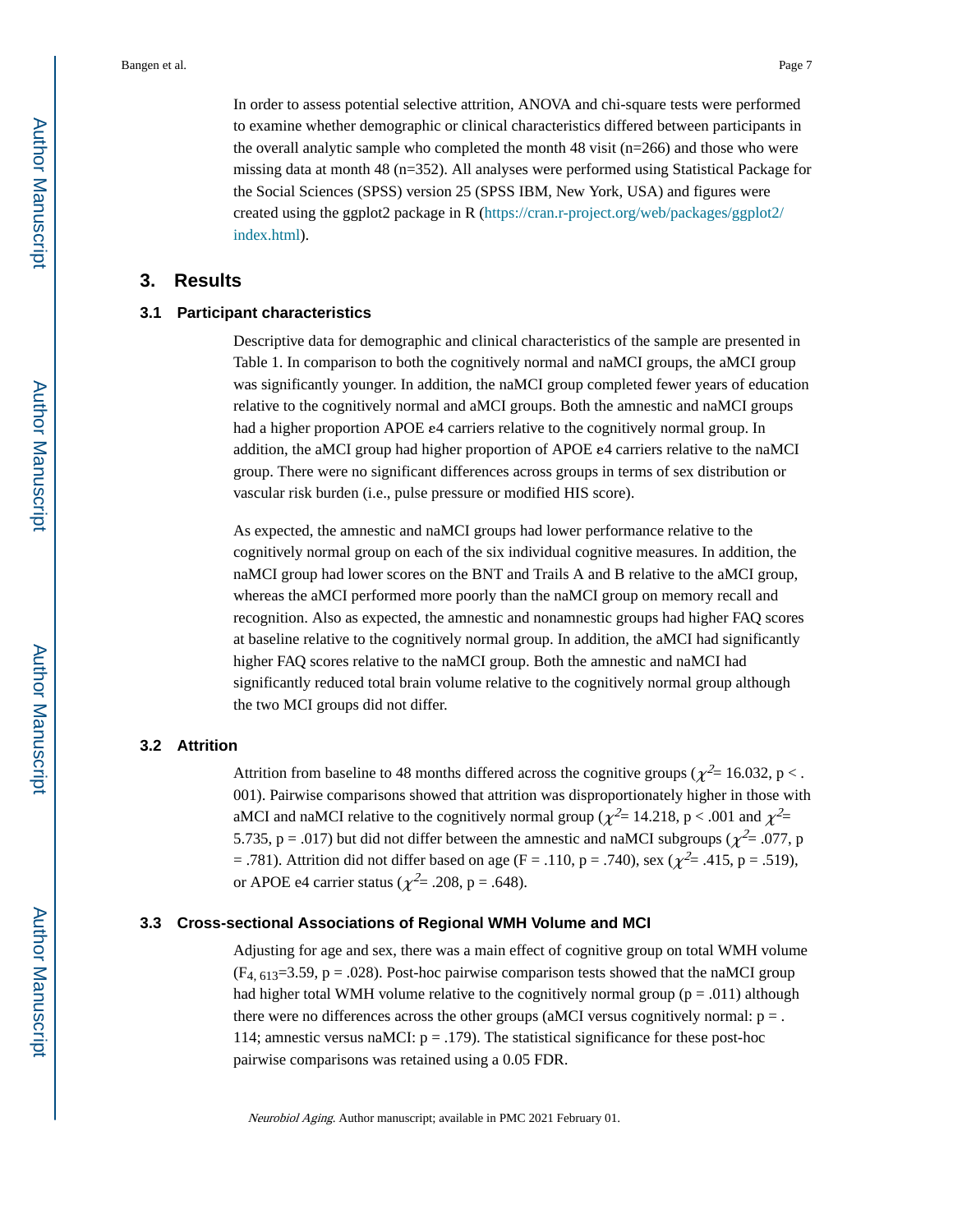For the repeated measures ANCOVA model, Mauchly's test of sphericity was significant (p < .05) and, therefore, the Huynh-Feldt correction was applied. Again, there was a main effect of group ( $F_{(2, 613)} = 6.72$ , p = .001). Adjusting for age and sex, there was a significant lobe  $\times$  group interaction (F<sub>(5,175, 1586,116)</sub> = 2.78, p = .015). The effects indicated that mean WMH volume varied across groups and the magnitude of group differences varied across the lobes.

To decompose the interaction, we conducted post-hoc univariate pairwise comparison tests for each lobe. These analyses showed that, adjusting for age and sex: (1) the aMCI group had greater WMH volume relative to the cognitively normal group in the temporal ( $F_{(1, 529)}$ ) = 9.26, p = .002) and occipital lobes ( $F_{(1, 529)}$  = 4.71, p = .030); (2) the naMCI group had greater WMH volume compared to the cognitively normal group in the frontal ( $F_{(1, 382)}$  = 4.03, p = .045), temporal  $(F_{(1, 382)} = 9.24, p = .003)$ , parietal  $(F_{(1, 382)} = 5.69, p = .018)$ , and occipital lobes ( $F_{(1, 382)} = 16.07$ , p < .001); and (3) the naMCI group showed significantly greater occipital WMH volume relative to the aMCI group  $(F_{(1, 313)} = 6.18, p = .013)$ . None of the other post-hoc pairwise comparisons were statistically significant (all p-values 050). Statistical significance of these post-hoc pairwise comparisons were retained using a 0.10 FDR. With the exception of the difference between the naMCI and CN groups in the frontal lobe, significance of these results was also retained using a 0.05 FDR. See Figure 1.

#### **3.4 Longitudinal Prediction of Daily Functioning by Baseline WMH**

Linear mixed effects models, adjusting for baseline age, sex, education, baseline normalized total brain volume, and cognitive group (aMCI, naMCI, or normal cognition), examined whether baseline WMH volume predicted longitudinal change in FAQ score across the 48 month follow-up period. Table 2 shows all parameter estimates for the primary models for which the naMCI group served as the reference group. Analyses were re-run with the cognitively normal group (rather than the naMCI group) serving as the reference group (see Supplemental Table 1 for parameter estimates for these models).

The two-way group  $\times$  visit interactions showed that both the aMCI and naMCI groups had a faster rate of functional decline (i.e., endorsed more functional difficulty resulting in higher FAQ score) than the cognitively normal group across all models; the aMCI group showed a faster rate of functional decline than the naMCI group for the models that included total WMH volume as well as WMH volume for the temporal and occipital regions. Statistical significance of these results was retained using a 0.05 FDR.

The two-way WMH  $\times$  visit interactions showed that, across the entire sample, greater WMH in temporal and occipital regions was associated with faster decline in everyday functioning across time ( $p = .001$  and  $.006$ , respectively). These effects remained significant using an FDR of 0.05. For temporal WMH, the WMH  $\times$  visit interaction was moderated by group such that greater WMH disproportionally accelerated functional decline for naMCI when compared to the aMCI group ( $p = .045$ ) and at a trend level when compared to the cognitively normal group ( $p = .053$ ); see Figure 2. Statistical significance of the three-way interaction was maintained using a 0.10 FDR but not when FDR was limited to 0.05.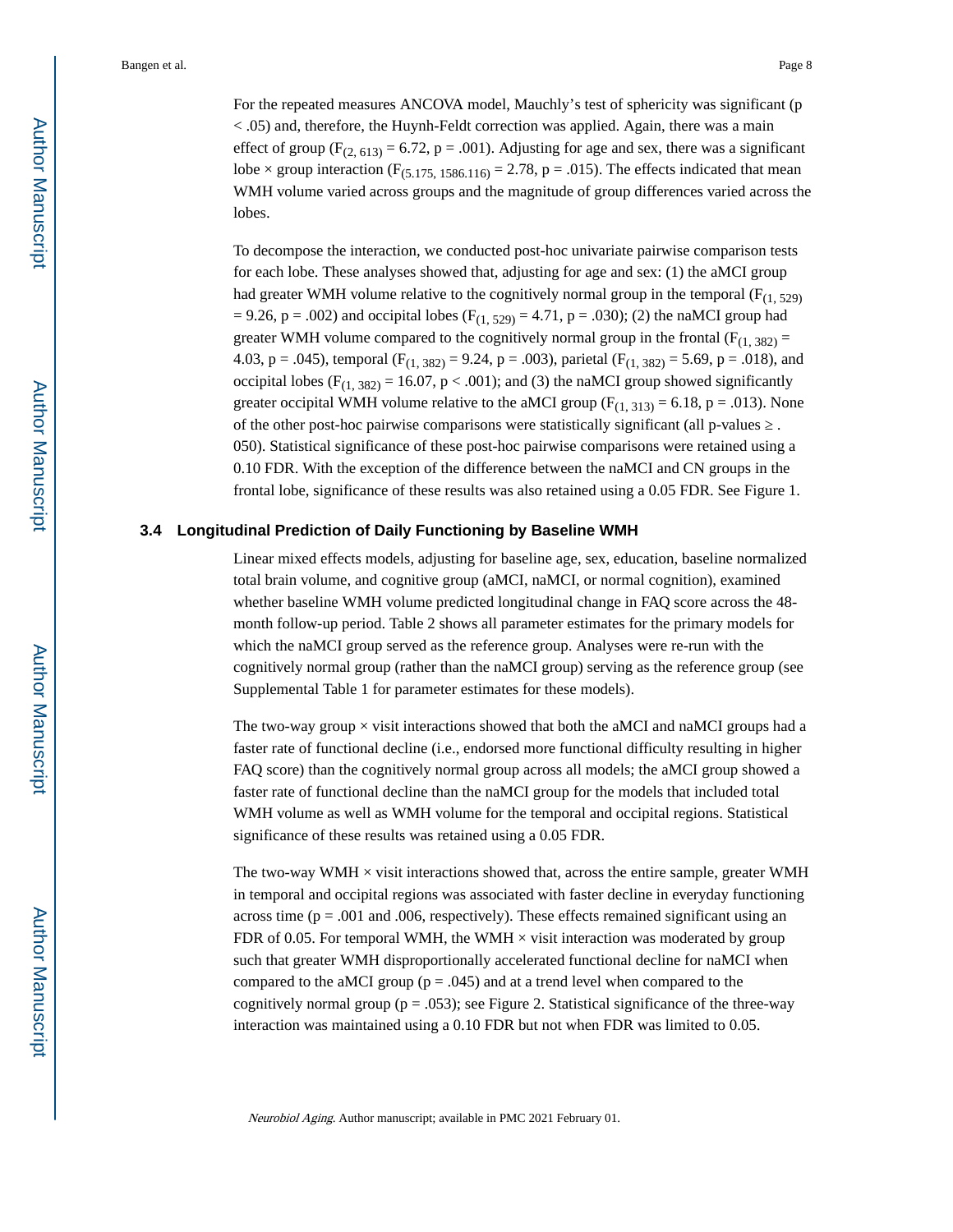#### **3.5 Sensitivity Analyses Excluding Participants with Brain Infarcts**

In secondary analyses, we excluded individuals with brain infarcts observed on MRI ( $n =$ 51). All results remained qualitatively and statistically similar. That is, the repeated measures ANOVA showed an interaction at baseline. Univariate tests for each lobe showed the same pattern of results when the entire sample was included. Multilevel modeling analyzing longitudinal rate of change in FAQ score as a function of baseline WMH showed that findings remained qualitatively and statistically similar. That is, baseline temporal and occipital WMH volume predicted functional decline ( $p's < .001$ ). For temporal WMH, these effects were moderated by group such that greater WMH disproportionally accelerated functional decline for naMCI when compared to the aMCI group ( $p < .05$ ).

#### **3.6 False Discovery Rate**

Statistical significance of all results described above was retained using a 0.10 FDR. The two findings for which statistical significance was not maintained under 0.05 FDR are indicated as such in the text above.

#### **4. Discussion**

In this large sample of older adults, we found that those with amnestic and naMCI showed greater WMH volume relative to cognitively normal older adults and that the pattern of group differences varied across regions. Specifically, the aMCI group showed elevated temporal and occipital WMH volume relative to the cognitively normal group whereas the naMCI group showed elevated WMH volume across frontal, parietal, temporal and occipital regions, suggesting more widespread WMH accumulation. In addition, the naMCI participants showed greater occipital WMH relative to the aMCI. Findings of this study also provide evidence that regional WMH volume predicts changes in informant-reported everyday functioning—even in cognitively normal individuals. To our knowledge, this is the first examination of lobar WMH volume as a longitudinal predictor of functional decline in MCI. Our findings add to a growing body of research highlighting the role of cerebrovascular changes, and suggest that WMH in particular play an important role in individuals at risk for dementia (Brickman et al., 2012; Lee et al., 2016; Tosto et al., 2014). Our study extends previous work by demonstrating associations between regional WMH volume in MCI subtypes and longitudinal changes in everyday functioning. These findings also highlight that regional measures of WMH may be more sensitive than total global WMH in discriminating among those at increased risk of developing AD.

The pattern of baseline regional WMH accumulation varied for the MCI subtypes. The aMCI group showed a memory deficit and significantly higher temporal and occipital WMH volume relative to the cognitively normal group. The naMCI group—which showed impairment in non-memory domains (i.e., language and/or executive functioning)—also showed more widespread WMH accumulation across frontal and parietal regions in addition to temporal and occipital regions. This pattern of regional WMH differences between amnestic and nonamnestic subtypes of MCI parallels the distinct cortical atrophy patterns that have been observed in MCI subgroups which correspond well to the heterogenous cognitive profiles observed in MCI (Edmonds et al., 2016). Of note, our models adjusted for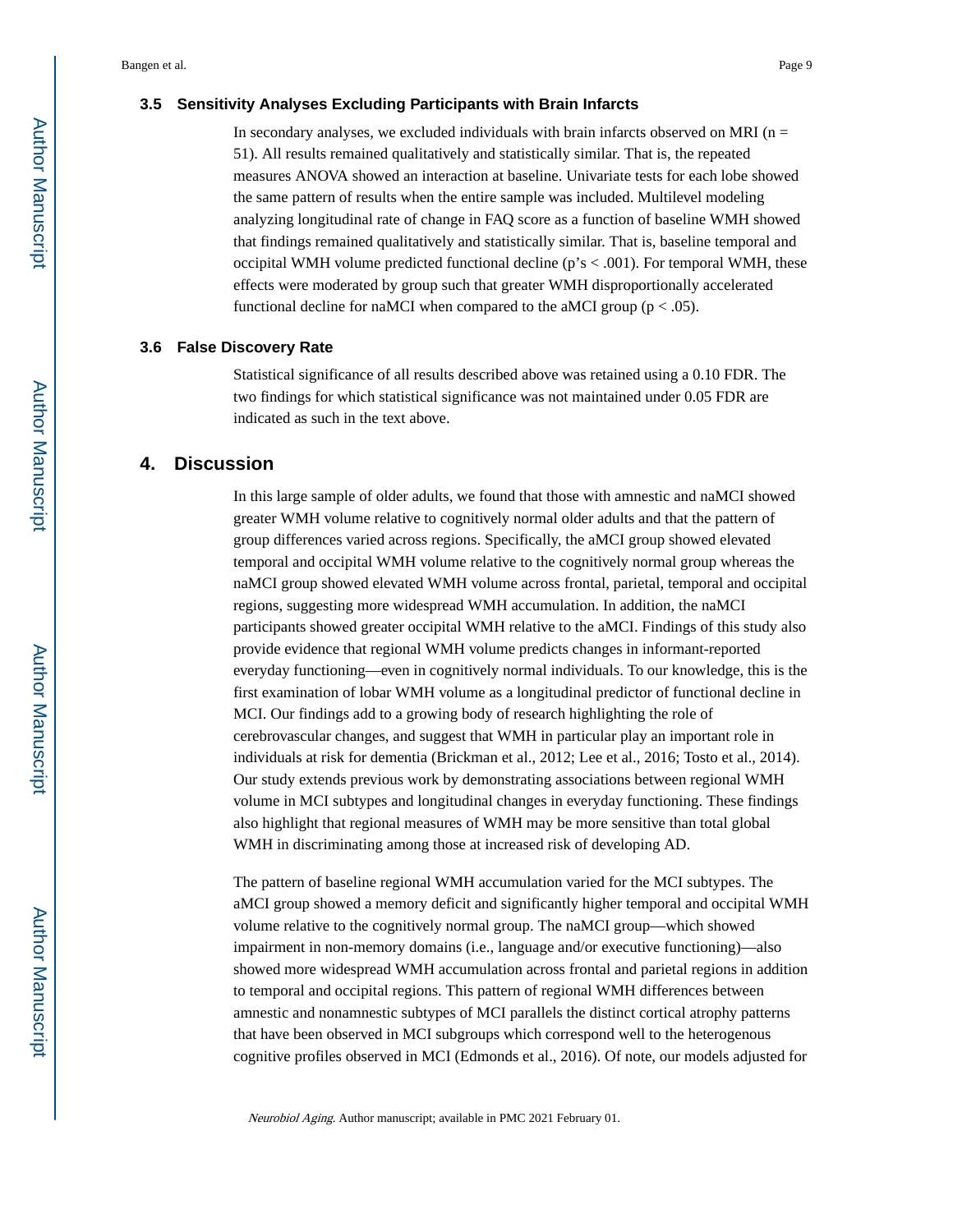whole brain volume normalized by intracranial volume, suggesting that the associations of WMH volume are independent of gray matter atrophy.

Although WMH are common in normal aging (DeCarli et al., 2005) and in non-AD forms of cognitive impairment (Gorelick et al., 2011), growing evidence suggests an important role in AD (Lee et al., 2016). While it has been proposed that amnestic and naMCI are linked to different etiologies (Petersen and Morris, 2005), it is clear that aMCI is not always a precursor to AD and cerebrovascular disease is often associated with memory deficits. Based on the current evidence, it appears that WMH play a role in both clinical subtypes. Notably, WMH themselves are heterogeneous and have been linked pathologically to demyelination, axonal loss due to ischemia or neuronal death, cerebral amyloid angiopathy, and microglia and endothelial activation (Wardlaw et al., 2015) (Fernando et al., 2004; Lee et al., 2016).

A recent study of individuals with autosomal-dominant genetic mutations for AD found that WMH volume is elevated among mutation carriers approximately six years before estimated symptom onset. When regional WMH were examined, parietal and occipital WMH was elevated among mutation carriers around 22 years before estimated symptom onset. Notably, posterior WMH volume increased in mutation carriers around the same time that CSF ptau181 and amyloid changes occur (Lee et al., 2016). In line with these findings, we also found that posterior WMH differentiated aMCI and naMCI groups from cognitively normal older adults and was associated with functional decline across the entire sample.

Although the ADNI sample is selected to have relatively low vascular risk burden, we performed secondary analyses excluding those with MRI defined brain infarct(s) and found quantitatively and statistically similar results, suggesting that WMH have an influence on cognition independent of infarcts, although we cannot rule out the possible presence of microinfarcts. Nonetheless, our findings support the notion that even relatively mild cerebrovascular changes play a role in the expression of MCI and the evolution of decline in everyday functioning.

We found that baseline WMH volume predicted increasing functional difficulty, although it should be noted that the sample was, on average, still functionally independent at the 48 month visit. A score of 6 or higher on the FAQ has been suggested to best indicate significant functional difficulties and shown to best discriminate between MCI and very mild AD (Teng et al., 2010). Although the mean decline in everyday functioning observed in our study did not reach the level of dependence in IADLs, increased functional difficulty is an important risk factor for future functional disability and cognitive decline (Farias et al., 2017; Nowrangi et al., 2016), and even modest functional decline may lead to increased frustration with everyday tasks. Our findings provide support for greater regional WMH as a risk factor for decline in daily functioning among nondemented older adults including those with normal cognition. Notably, the aMCI group showed more functional difficulties at baseline and at follow-up relative to the other groups. Although we would not expect clinically significant functional difficulties in cognitively normal individuals, some individuals in this group were experiencing subtle functional changes that are predicted by baseline WMH volume.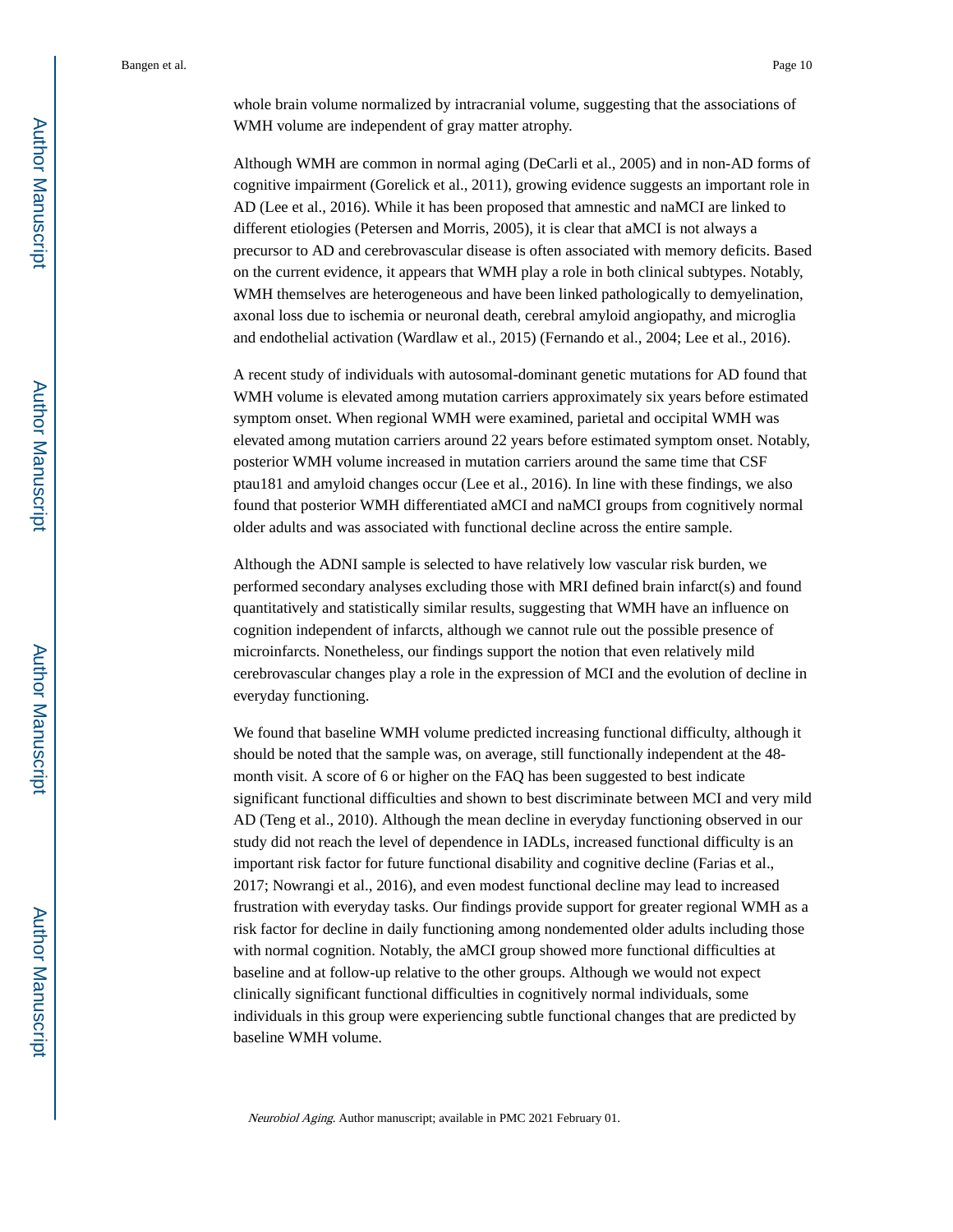We observed an interaction whereby temporal WMH volume disproportionally predicted functional decline among the naMCI group. It is possible that progression (or increased functional difficulty) in naMCI is driven more by temporal white matter changes relative to other pathologies (e.g., tau). There is evidence that executive functioning is an important predictor of everyday functioning among older adults (McAlister et al., 2016) and accounts for more of the variance in everyday functioning compared to memory, attention, and visuospatial domains (Royall et al., 2007). In our own work we have shown that the combination of both memory and executive function difficulties seems to accelerate functional decline (Thomas et al., 2017). It is possible that, among the naMCI who already have executive functioning impairment at baseline, the increased temporal WMH may lead to future memory declines. Thus, perhaps the addition of new onset memory difficulties over time caused by greater baseline temporal WMH volume, in combination with existing executive dysfunction, resulted in a faster rate of decline in everyday functioning. In addition, compared to the naMCI group, a larger portion of aMCI in our sample were impaired in multiple cognitive domains versus a single cognitive domain. That is, in the aMCI group, 43% of individuals were impaired in multiple domains whereas, in the naMCI group, 14% were impaired in multiple domains. Given the small number of participants in the multidomain naMCI group, we did not have adequate statistical power to perform analyses for all four MCI clinical subtypes (single and multidomain within aMCI and naMCI each). Longitudinal studies examining the spatial patterns of regional WMH accumulation and cognitive progression of the subtypes over time will be necessary to examine these possibilities.

Strengths of this study include a large, well-characterized sample of older adults enrolled in a national study on aging and Alzheimer's disease, assessment of neuropsychological functioning and IADLs, analysis of multimodal MRI data, quantification of lobar WMH, and the longitudinal design. In addition, we used comprehensive neuropsychological criteria for the identification of MCI subtypes. We have previously shown that MCI diagnosed via our actuarial neuropsychological method, which diagnoses MCI based on multiple objective neuropsychological measures assessing a range of cognitive abilities, results in greater diagnostic stability (Jak et al., 2009) and stronger relationships among cognition, biomarkers, and progression to AD (Bondi et al., 2014; Clark et al., 2013; Edmonds et al., 2016). We have also shown that conventional diagnostic methods for MCI—based on subjective memory complaints, cognitive screening measures, and a single memory test (Petersen, 2004; Petersen et al., 2010)—are susceptible to false-positive diagnostic errors. For instance, our work has shown that, in ADNI, over one-third of MCI participants were better classified as "cognitively normal" due to normal cognitive functioning, normal AD biomarkers, and low progression rates to AD (Bangen et al., 2016; Bondi et al., 2014; Clark et al., 2013; Edmonds et al., 2015).

Limitations of our study include that a 48 month follow-up may be a relatively short period of time to see changes in brain structure and everyday functioning among cognitively normal individuals in particular. Higher attrition rates were observed for amnestic and naMCI participants relative to cognitively normal individuals although the two MCI subtypes did not differ from each another. Nonetheless, this pattern of attrition may limit our understanding of the association of WMH and trajectories of decline in higher risk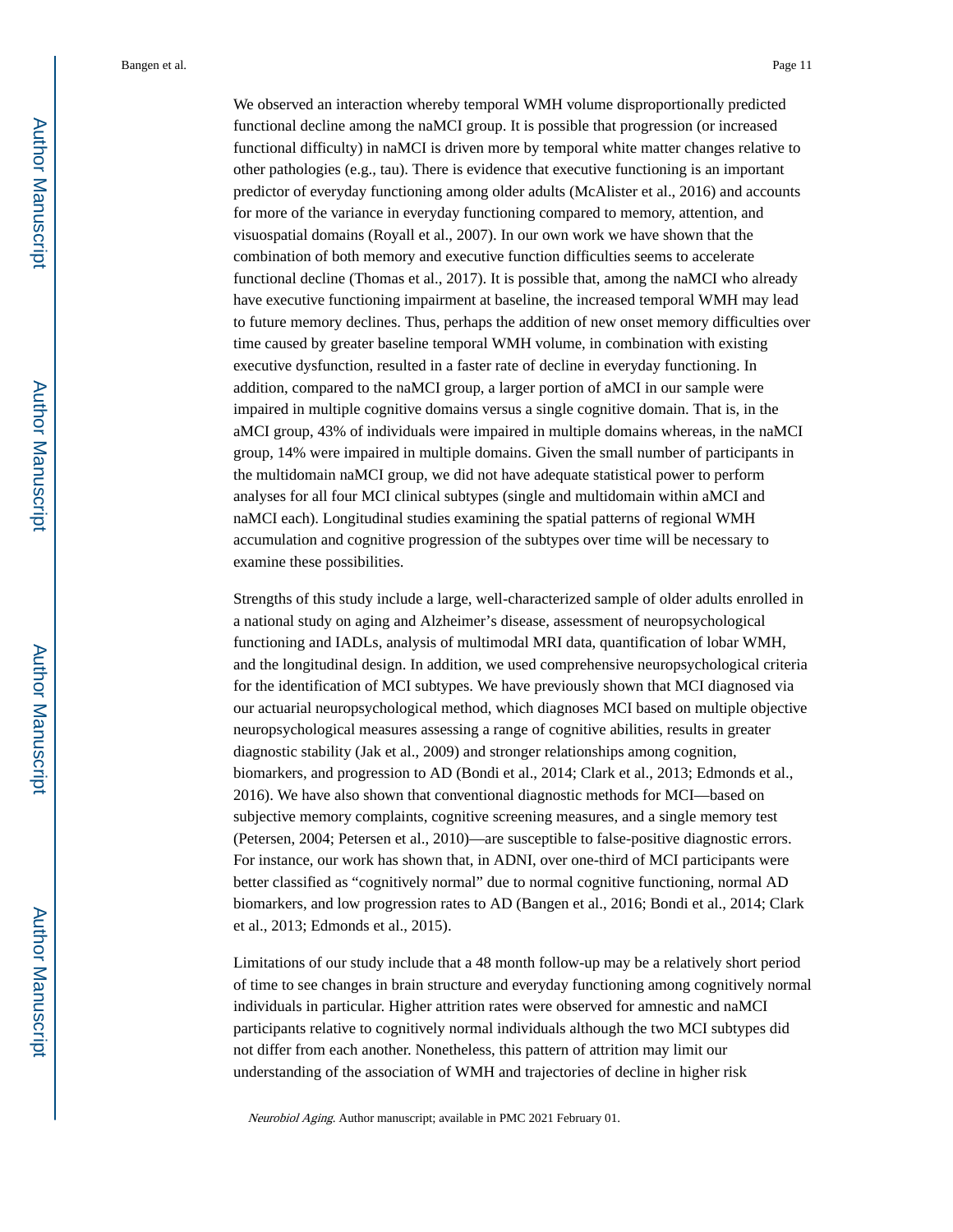individuals. Furthermore, the participants in ADNI were relatively homogeneous and tended to be well-educated and Caucasian. Replication of our study findings in more heterogeneous samples that may better reflect the general population is warranted.

In closing, we found that regional WMH volumes discriminate among cognitively normal older adults and meaningful MCI subgroups and regional measures of WMH may be more sensitive than total global WMH in identifying those at increased risk of developing AD and predicting functional decline. Taken together with previous work showing that WMH increases AD risk (Brickman et al., 2012; Silbert et al., 2012), relates to heterogeneity among MCI subgroups (Delano-Wood et al., 2009; Luchsinger et al., 2009), predicts cognitive decline (Carmichael et al., 2010; Tosto et al., 2014), and is more reliably associated with neurodegeneration than measures of  $\text{A}\beta$  (Guzman et al., 2013), our findings suggest that regional WMH volume may be a useful alternative or addition to traditional biomarkers in identifying individuals at risk for decline. Future research is needed to further elucidate the link between small-vessel cerebrovascular disease and MCI, particularly given evidence that cerebrovascular changes may precede, initiate, and exacerbate neurodegeneration (Bell et al., 2012; Zlokovic, 2011). Importantly, given that many of the risk factors for WMH have been identified and may be modified through lifestyle and pharmacological interventions, our findings suggest that reducing risk burden through treatment of vascular factors is a promising approach and may be more relevant for particular MCI subgroups.

#### **Supplementary Material**

Refer to Web version on PubMed Central for supplementary material.

#### **Acknowledgements**

Sources of funding for this project include VA Clinical Science Research & Development (Career Development Award-2 1IK2CX000938 to KJB and 1IK2CX001415 to E.C.E.); Alzheimer's Association (AARF-17-528918 to K.R.T., AARG-18-566254 to K.J.B., and AARG-17-500358 to E.C.E.); grants from the National Institutes of Health (National Institute on Aging R01 AG049810 and K24 AG026431 to M.W.B. and San Diego State University Advancing Diversity in Aging Research Program [R25AG043364]); and the Dana Foundation (to K.J.B.). The content is solely the responsibility of the authors and does not necessarily represent the official views of the National Institutes of Health. Dr. Bondi serves as a consultant for Novartis and Eisai and receives royalties from Oxford University Press. The other authors report no disclosures. Data collection and sharing for this project was funded by the Alzheimer's Disease Neuroimaging Initiative (ADNI) (National Institutes of Health Grant U01 AG024904) and DOD ADNI (Department of Defense award number W81XWH-12-2-0012). ADNI is funded by the National Institute on Aging, the National Institute of Biomedical Imaging and Bioengineering, and through generous contributions from the following: AbbVie, Alzheimer's Association; Alzheimer's Drug Discovery Foundation; Araclon Biotech; BioClinica, Inc.; Biogen; Bristol-Myers Squibb Company; CereSpir, Inc.; Cogstate; Eisai Inc.; Elan Pharmaceuticals, Inc.; Eli Lilly and Company; EuroImmun; F. Hoffmann-La Roche Ltd and its affiliated company Genentech, Inc.; Fujirebio; GE Healthcare; IXICO Ltd.; Janssen Alzheimer Immunotherapy Research & Development, LLC.; Johnson & Johnson Pharmaceutical Research & Development LLC.; Lumosity; Lundbeck; Merck & Co., Inc.; Meso Scale Diagnostics, LLC.; NeuroRx Research; Neurotrack Technologies; Novartis Pharmaceuticals Corporation; Pfizer Inc.; Piramal Imaging; Servier; Takeda Pharmaceutical Company; and Transition Therapeutics. The Canadian Institutes of Health Research is providing funds to support ADNI clinical sites in Canada. Private sector contributions are facilitated by the Foundation for the National Institutes of Health ([www.fnih.org\)](http://www.fnih.org/). The grantee organization is the Northern California Institute for Research and Education, and the study is coordinated by the Alzheimer's Therapeutic Research Institute at the University of Southern California. ADNI data are disseminated by the Laboratory for Neuro Imaging at the University of Southern California.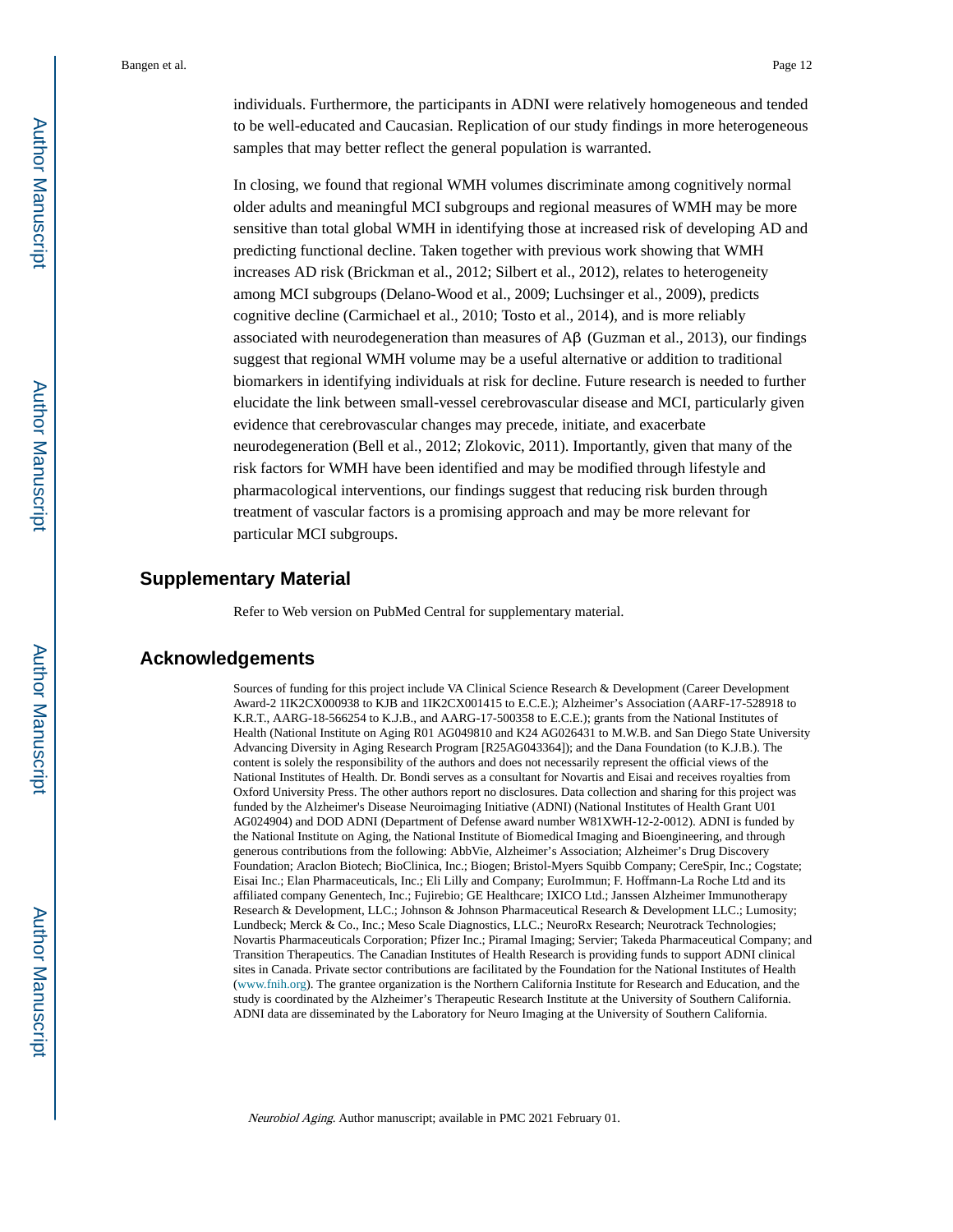#### **References**

- Bangen KJ, Clark AL, Werhane M, Edmonds EC, Nation DA, Evangelista N, Libon DJ, Bondi MW, Delano-Wood L, 2016 Cortical Amyloid Burden Differences Across Empirically-Derived Mild Cognitive Impairment Subtypes and Interaction with APOE varepsilon4 Genotype. Journal of Alzheimer's disease : JAD 52(3), 849–861. [PubMed: 27031472]
- Bangen KJ, Preis SR, Delano-Wood L, Wolf PA, Libon DJ, Bondi MW, Au R, DeCarli C, Brickman AM, 2018 Baseline White Matter Hyperintensities and Hippocampal Volume are Associated With Conversion From Normal Cognition to Mild Cognitive Impairment in the Framingham Offspring Study. Alzheimer Dis. Assoc. Disord 32(1), 50–56. [PubMed: 28984639]
- Bangen KJ, Weigand AJ, Thomas KR, Delano-Wood L, Clark LR, Eppig J, Werhane ML, Edmonds EC, Bondi MW, 2019 Cognitive dispersion is a sensitive marker for early neurodegenerative changes and functional decline in nondemented older adults. Neuropsychology.
- Bell RD, Winkler EA, Singh I, Sagare AP, Deane R, Wu Z, Holtzman DM, Betsholtz C, Armulik A, Sallstrom J, Berk BC, Zlokovic BV, 2012 Apolipoprotein E controls cerebrovascular integrity via cyclophilin A. Nature 485(7399), 512–516. [PubMed: 22622580]
- Benjamini Y, Hochberg Y, 1995 Controlling the false discovery rate: a practical and powerful approach to multiple testing. Journal of the Royal Statistical Society, Series B (Statistical Methodology) 57, 289–300.
- Bondi MW, Edmonds EC, Jak AJ, Clark LR, Delano-Wood L, McDonald CR, Nation DA, Libon DJ, Au R, Galasko D, Salmon DP, 2014 Neuropsychological criteria for mild cognitive impairment improves diagnostic precision, biomarker associations, and progression rates. Journal of Alzheimer's disease : JAD 42(1), 275–289. [PubMed: 24844687]
- Brickman AM, Provenzano FA, Muraskin J, Manly JJ, Blum S, Apa Z, Stern Y, Brown TR, Luchsinger JA, Mayeux R, 2012 Regional White Matter Hyperintensity Volume, Not Hippocampal Atrophy, Predicts Incident Alzheimer Disease in the Community. Arch. Neurol, 1–7.
- Brickman AM, Zahodne LB, Guzman VA, Narkhede A, Meier IB, Griffith EY, Provenzano FA, Schupf N, Manly JJ, Stern Y, Luchsinger JA, Mayeux R, 2015 Reconsidering harbingers of dementia: progression of parietal lobe white matter hyperintensities predicts Alzheimer's disease incidence. Neurobiol. Aging 36(1), 27–32. [PubMed: 25155654]
- Carmichael O, Schwarz C, Drucker D, Fletcher E, Harvey D, Beckett L, Jack CR Jr., Weiner M, DeCarli C, 2010 Longitudinal changes in white matter disease and cognition in the first year of the Alzheimer disease neuroimaging initiative. Arch. Neurol 67(11), 1370–1378. [PubMed: 21060014]
- Clark LR, Delano-Wood L, Libon DJ, McDonald CR, Nation DA, Bangen KJ, Jak AJ, Au R, Salmon DP, Bondi MW, 2013 Are empirically-derived subtypes of mild cognitive impairment consistent with conventional subtypes? J. Int. Neuropsychol. Soc. 19(6), 635–645. [PubMed: 23552486]
- DeCarli C, Massaro J, Harvey D, Hald J, Tullberg M, Au R, Beiser A, D'Agostino R, Wolf PA, 2005 Measures of brain morphology and infarction in the framingham heart study: establishing what is normal. Neurobiol. Aging 26(4), 491–510. [PubMed: 15653178]
- Delano-Wood L, Bondi MW, Sacco J, Abeles N, Jak AJ, Libon DJ, Bozoki A, 2009 Heterogeneity in mild cognitive impairment: differences in neuropsychological profile and associated white matter lesion pathology. J. Int. Neuropsychol. Soc. 15(6), 906–914. [PubMed: 19891820]
- Edmonds EC, Delano-Wood L, Clark LR, Jak AJ, Nation DA, McDonald CR, Libon DJ, Au R, Galasko D, Salmon DP, Bondi MW, 2015 Susceptibility of the conventional criteria for mild cognitive impairment to false-positive diagnostic errors. Alzheimer's & dementia : the journal of the Alzheimer's Association 11(4), 415–424.
- Edmonds EC, Eppig J, Bondi MW, Leyden KM, Goodwin B, Delano-Wood L, McDonald CR, 2016 Heterogeneous cortical atrophy patterns in MCI not captured by conventional diagnostic criteria. Neurology 87(20), 2108–2116. [PubMed: 27760874]
- Farias ST, Lau K, Harvey D, Denny KG, Barba C, Mefford AN, 2017 Early Functional Limitations in Cognitively Normal Older Adults Predict Diagnostic Conversion to Mild Cognitive Impairment. J. Am. Geriatr. Soc 65(6), 1152–1158. [PubMed: 28306147]
- Fernando MS, O'Brien JT, Perry RH, English P, Forster G, McMeekin W, Slade JY, Golkhar A, Matthews FE, Barber R, Kalaria RN, Ince PG, 2004 Comparison of the pathology of cerebral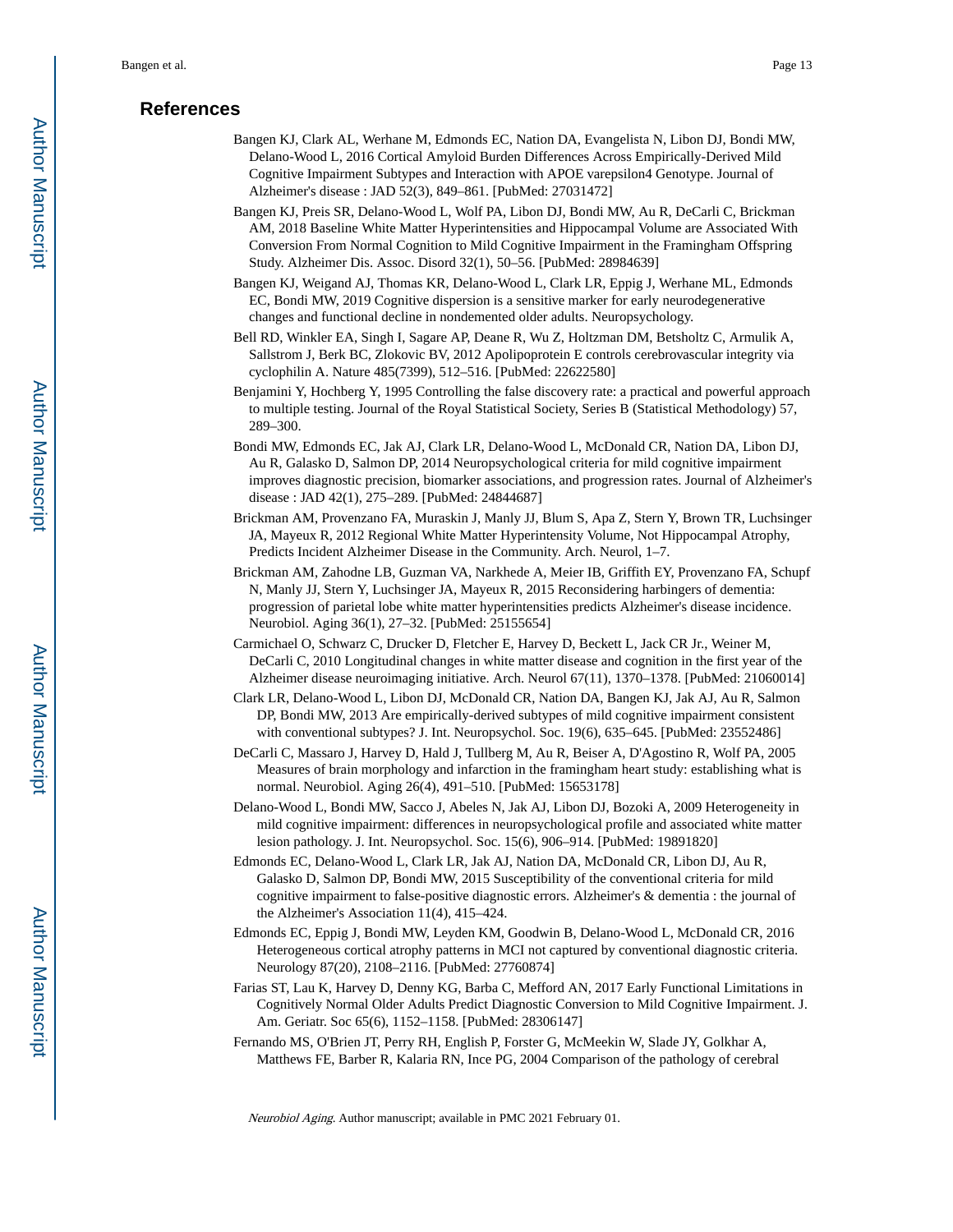white matter with post-mortem magnetic resonance imaging (MRI) in the elderly brain. Neuropathol. Appl. Neurobiol 30(4), 385–395. [PubMed: 15305984]

Gorelick PB, Scuteri A, Black SE, Decarli C, Greenberg SM, Iadecola C, Launer LJ, Laurent S, Lopez OL, Nyenhuis D, Petersen RC, Schneider JA, Tzourio C, Arnett DK, Bennett DA, Chui HC, Higashida RT, Lindquist R, Nilsson PM, Roman GC, Sellke FW, Seshadri S, American Heart Association Stroke Council, C.o.E., Radiology, P.C.o.C.N.C.o.C., Intervention, Surgery, C.o.C., Anesthesia, 2011 Vascular contributions to cognitive impairment and dementia: a statement for healthcare professionals from the american heart association/american stroke association. Stroke 42(9), 2672–2713. [PubMed: 21778438]

Guzman VA, Carmichael OT, Schwarz C, Tosto G, Zimmerman ME, Brickman AM, 2013 White matter hyperintensities and amyloid are independently associated with entorhinal cortex volume among individuals with mild cognitive impairment. Alzheimer's & dementia : the journal of the Alzheimer's Association 9(5 Suppl), S124–131.

Holland D, Brewer JB, Hagler DJ, Fennema-Notestine C, Dale AM, 2009 Subregional neuroanatomical change as a biomarker for Alzheimer's disease. Proc. Natl. Acad. Sci. U. S. A 106(49), 20954–20959. [PubMed: 19996185]

- Jack CR Jr., Bernstein MA, Fox NC, Thompson P, Alexander G, Harvey D, Borowski A, Britson PJ, J LW, Ward C, Dale AM, Felmlee JP, Gunter JL, Hill DL, Killiany R, Schuff N, Fox-Bosetti S, Lin C, Studholme C, DeCarli CS, Krueger G, Ward HA, Metzger GJ, Scott KT, Mallozzi R, Blezek D, Levy J, Debbins JP, Fleisher AS, Albert M, Green R, Bartzokis G, Glover G, Mugler J, Weiner MW, 2008 The Alzheimer's Disease Neuroimaging Initiative (ADNI): MRI methods. J. Magn. Reson. Imaging 27(4), 685–691. [PubMed: 18302232]
- Jak AJ, Bondi MW, Delano-Wood L, Wierenga C, Corey-Bloom J, Salmon DP, Delis DC, 2009 Quantification of five neuropsychological approaches to defining mild cognitive impairment. Am. J. Geriatr. Psychiatry 17(5), 368–375. [PubMed: 19390294]
- Kochunov P, Lancaster JL, Thompson P, Woods R, Mazziotta J, Hardies J, Fox P, 2001 Regional spatial normalization: toward an optimal target. J. Comput. Assist. Tomogr 25(5), 805–816. [PubMed: 11584245]
- Lee S, Viqar F, Zimmerman ME, Narkhede A, Tosto G, Benzinger TL, Marcus DS, Fagan AM, Goate A, Fox NC, Cairns NJ, Holtzman DM, Buckles V, Ghetti B, McDade E, Martins RN, Saykin AJ, Masters CL, Ringman JM, Ryan NS, Forster S, Laske C, Schofield PR, Sperling RA, Salloway S, Correia S, Jack C Jr., Weiner M, Bateman RJ, Morris JC, Mayeux R, Brickman AM, 2016 White matter hyperintensities are a core feature of Alzheimer's disease: Evidence from the dominantly inherited Alzheimer network. Ann. Neurol 79(6), 929–939. [PubMed: 27016429]
- Libon DJ, Price CC, Giovannetti T, Swenson R, Bettcher BM, Heilman KM, Pennisi A, 2008 Linking MRI hyperintensities with patterns of neuropsychological impairment: evidence for a threshold effect. Stroke 39(3), 806–813. [PubMed: 18258842]
- Luchsinger JA, Brickman AM, Reitz C, Cho SJ, Schupf N, Manly JJ, Tang MX, Small SA, Mayeux R, DeCarli C, Brown TR, 2009 Subclinical cerebrovascular disease in mild cognitive impairment. Neurology 73(6), 450–456. [PubMed: 19667320]
- McAlister C, Schmitter-Edgecombe M, Lamb R, 2016 Examination of Variables That May Affect the Relationship Between Cognition and Functional Status in Individuals with Mild Cognitive Impairment: A Meta-Analysis. Archives of clinical neuropsychology : the official journal of the National Academy of Neuropsychologists 31(2), 123–147. [PubMed: 26743326]
- Nowrangi MA, Rosenberg PB, Leoutsakos JS, 2016 Subtle changes in daily functioning predict conversion from normal to mild cognitive impairment or dementia: an analysis of the NACC database. Int. Psychogeriatr 28(12), 2009–2018. [PubMed: 27585497]
- Petersen RC, 2004 Mild cognitive impairment as a diagnostic entity. J. Intern. Med 256(3), 183–194. [PubMed: 15324362]
- Petersen RC, Aisen PS, Beckett LA, Donohue MC, Gamst AC, Harvey DJ, Jack CR Jr., Jagust WJ, Shaw LM, Toga AW, Trojanowski JQ, Weiner MW, 2010 Alzheimer's Disease Neuroimaging Initiative (ADNI): clinical characterization. Neurology 74(3), 201–209. [PubMed: 20042704]
- Petersen RC, Morris JC, 2005 Mild cognitive impairment as a clinical entity and treatment target. Arch. Neurol 62(7), 1160–1163; discussion 1167. [PubMed: 16009779]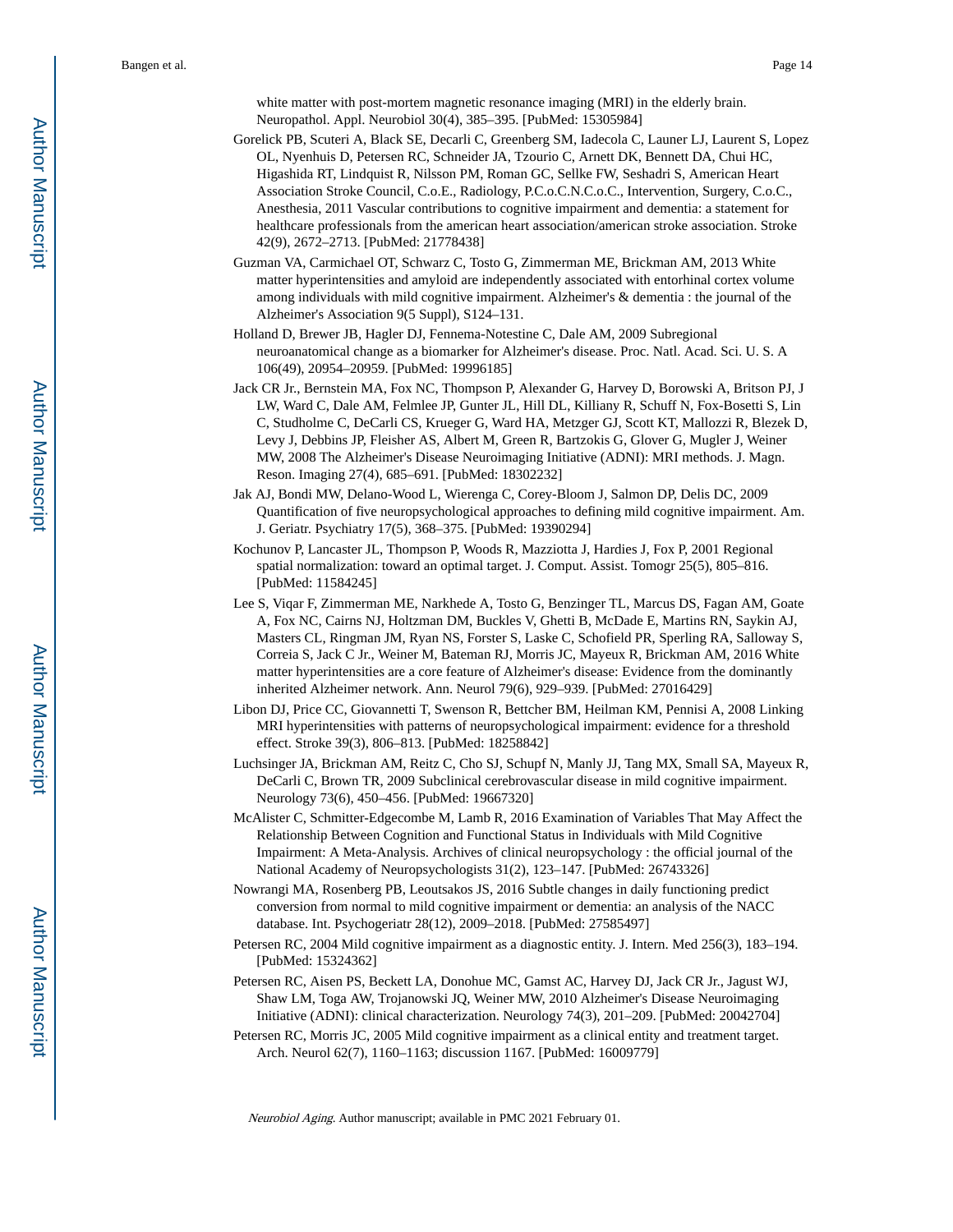- Royall DR, Lauterbach EC, Kaufer D, Malloy P, Coburn KL, Black KJ, 2007 The cognitive correlates of functional status: a review from the Committee on Research of the American Neuropsychiatric Association. J. Neuropsychiatry Clin. Neurosci 19(3), 249–265. [PubMed: 17827410]
- Rueckert D, Sonoda LI, Hayes C, Hill DL, Leach MO, Hawkes DJ, 1999 Nonrigid registration using free-form deformations: application to breast MR images. IEEE Trans. Med. Imaging 18(8), 712– 721. [PubMed: 10534053]
- Schneider JA, Arvanitakis Z, Leurgans SE, Bennett DA, 2009 The neuropathology of probable Alzheimer disease and mild cognitive impairment. Ann. Neurol 66(2), 200–208. [PubMed: 19743450]
- Schwarz C, Fletcher E, DeCarli C, Carmichael O, 2009 Fully-automated white matter hyperintensity detection with anatomical prior knowledge and without FLAIR. Information processing in medical imaging : proceedings of the … conference 21, 239–251. [PubMed: 19694267]
- Sheikh JI, Yesavage JA, 1986 Geriatric Depression Scale (GDS): Recent evidence and development of a shorter version, Clinical Gerontology: a Guide to Assessment and Intervention. The Haworth Press, New York, NY, pp. 165–173.
- Silbert LC, Dodge HH, Perkins LG, Sherbakov L, Lahna D, Erten-Lyons D, Woltjer R, Shinto L, Kaye JA, 2012 Trajectory of white matter hyperintensity burden preceding mild cognitive impairment. Neurology 79(8), 741–747. [PubMed: 22843262]
- Singer J, Willett J, 2003 Applied longitudinal data analysis: Modeling change and event occurrence. Oxford University Press, New York, NY.
- Teng E, Becker BW, Woo E, Knopman DS, Cummings JL, Lu PH, 2010 Utility of the functional activities questionnaire for distinguishing mild cognitive impairment from very mild Alzheimer disease. Alzheimer Dis. Assoc. Disord 24(4), 348–353. [PubMed: 20592580]
- Thomas KR, Edmonds EC, Delano-Wood L, Bondi MW, 2017 Longitudinal Trajectories of Informant-Reported Daily Functioning in Empirically Defined Subtypes of Mild Cognitive Impairment. J. Int. Neuropsychol. Soc 23(6), 521–527. [PubMed: 28487004]
- Tosto G, Zimmerman ME, Carmichael OT, Brickman AM, 2014 Predicting aggressive decline in mild cognitive impairment: the importance of white matter hyperintensities. JAMA neurology 71(7), 872–877. [PubMed: 24821476]
- Wardlaw JM, Valdes Hernandez MC, Munoz-Maniega S, 2015 What are white matter hyperintensities made of? Relevance to vascular cognitive impairment. Journal of the American Heart Association 4(6), 001140. [PubMed: 26104658]
- Woodard JL, 2017 A quarter century of advances in the statistical analysis of longitudinal neuropsychological data. Neuropsychology 31(8), 1020–1035. [PubMed: 28639808]
- Zlokovic BV, 2011 Neurovascular pathways to neurodegeneration in Alzheimer's disease and other disorders. Nature reviews. Neuroscience 12(12), 723–738. [PubMed: 22048062]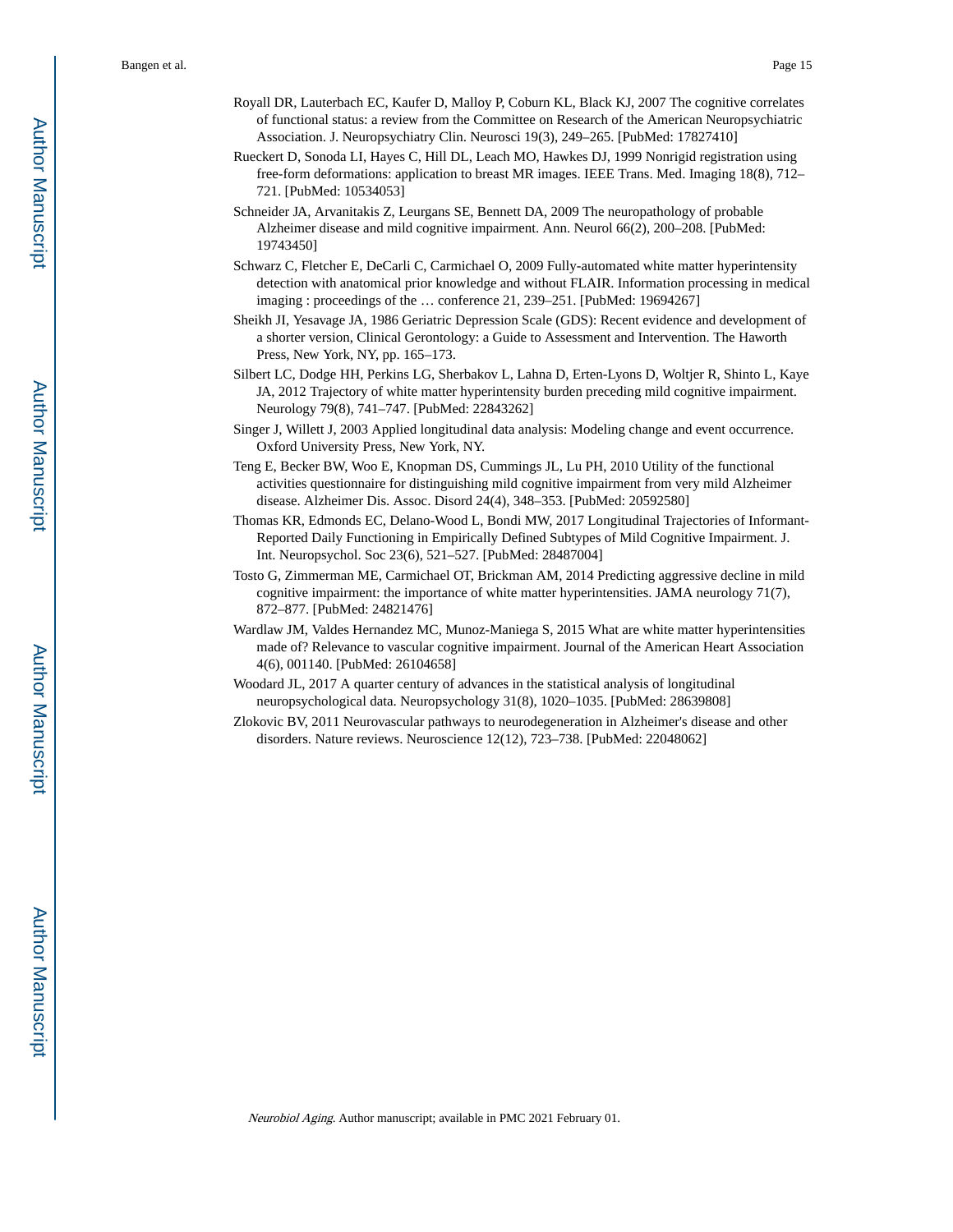- **•** MCI subtypes are associated with greater baseline regional WMH compared to controls
- **•** Nonamnestic MCI show greater baseline occipital WMH relative to amnestic MCI
- **•** Posterior WMH volume predicts functional decline across the entire sample
- **•** Temporal WMH are disproportionately associated with decline among nonamnestic MCI
- **•** Cerebrovascular markers may help identify individuals at risk for functional decline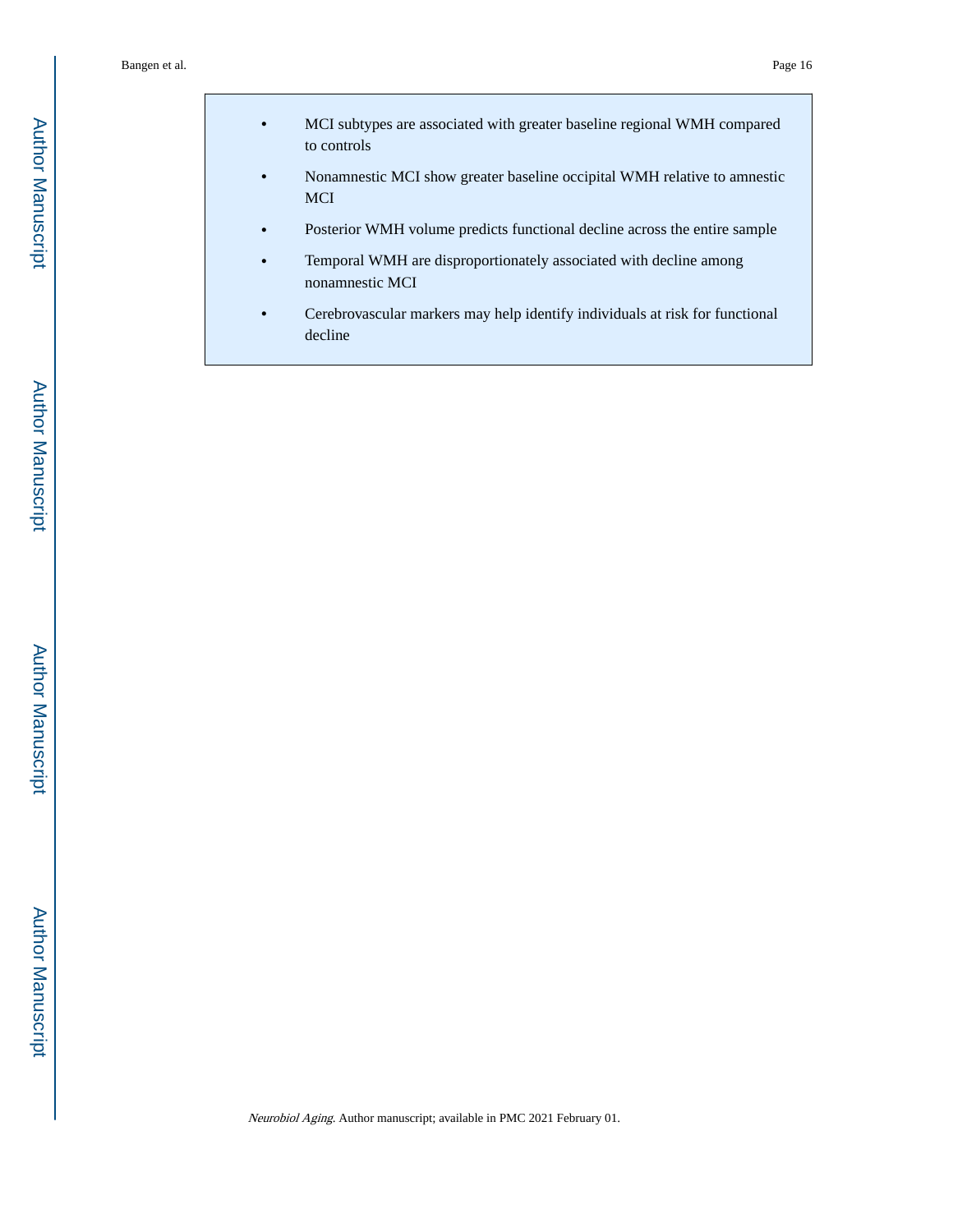

#### **Figure 1.**

Dot-box plots demonstrating regional white matter hyperintensity (WMH) volume for mild cognitive impairment (MCI) and cognitively normal groups. Plots illustrate the predicted WMH volume values from regression models, adjusting for age and sex, for frontal (panel A), temporal (panel B), parietal (panel C), and occipital (panel D) lobes. As described in the results section, univariate post-hoc tests for each lobe revealed that, adjusting for age and sex: (1) the amnestic MCI had significantly greater temporal ( $p = .002$ ) and occipital WMH volume ( $p = .030$ ) relative to the cognitively normal group; (2) the nonamnestic MCI had significantly greater WMH volume compared to the cognitively normal group in the frontal  $(p = .045)$ , temporal  $(p = .003)$ , parietal  $(p = .020)$ , and occipital lobes  $(p < .001)$ ; and (3) the nonamnestic MCI showed significantly greater occipital WMH volume relative to the amnestic MCI group ( $p = .013$ ).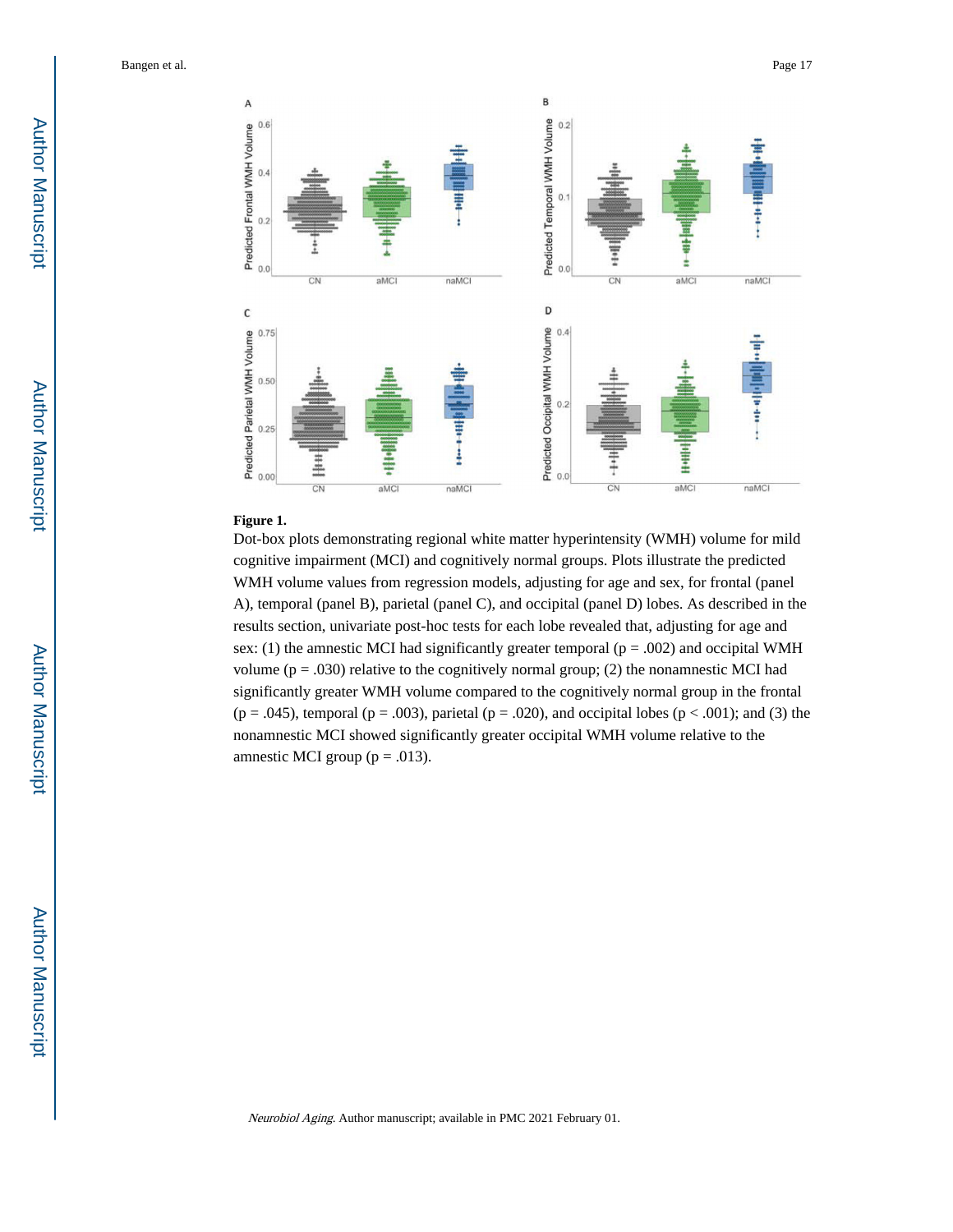

#### **Figure 2.**

Fitted plots displaying model predicted Functional Activities Questionnaire (FAQ) values over the 4-year interval, controlling for age, sex, education, and brain volume. For visual comparison, the graphs display results for low white matter hyperintensity (WMH) volume (depicted in panel A) and high WMH volume (depicted in panel B) which were determined by a median split of the values in the analytic sample. The graph shows results for temporal WMH. Higher FAQ scores indicate greater functional difficulty. Shaded regions represent the 95% confidence interval for the regression line.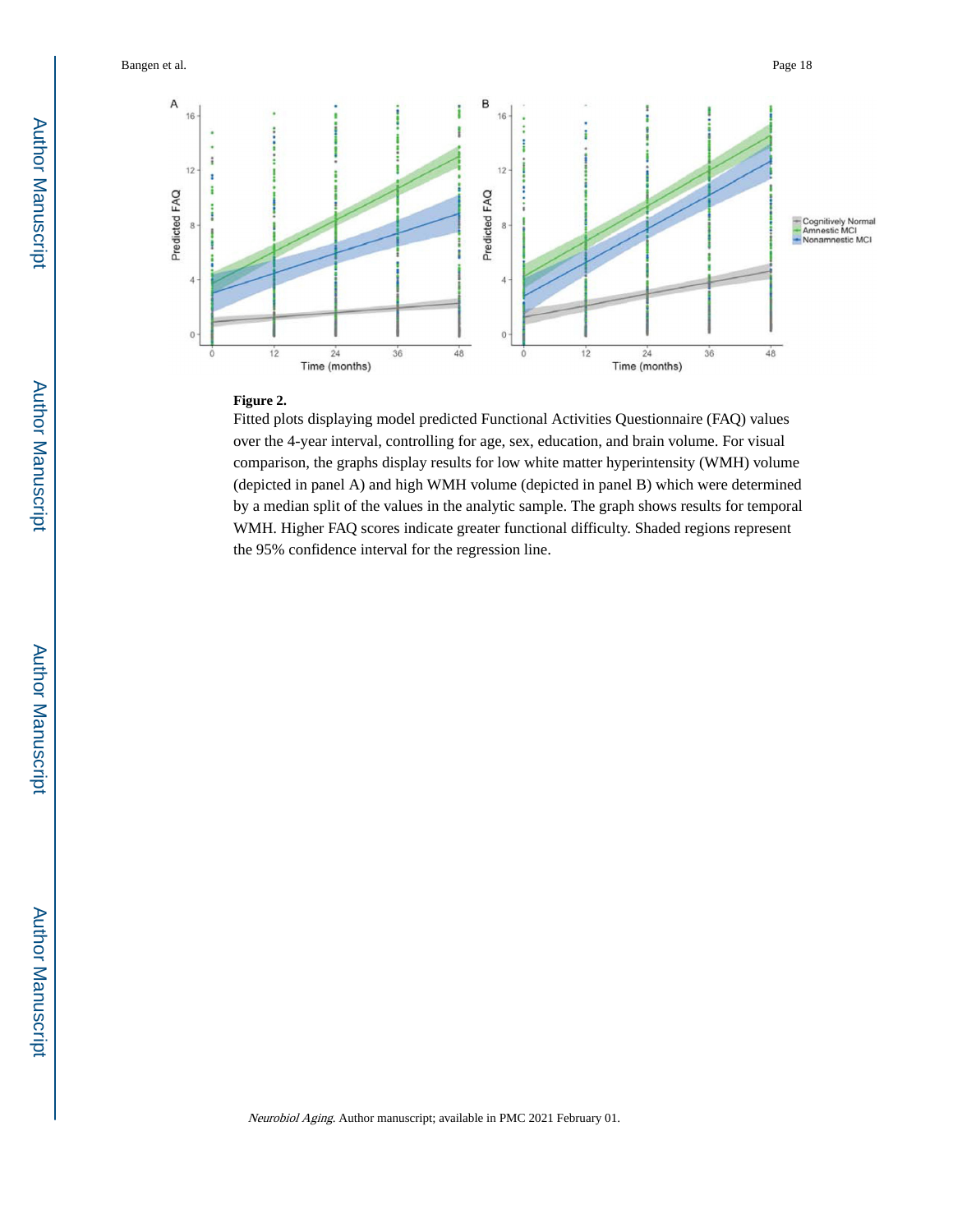| ٠ |
|---|
|   |
|   |
|   |
|   |
|   |
| ī |
|   |
|   |
|   |
|   |
|   |
|   |
|   |
|   |
|   |
|   |
|   |
|   |
|   |
|   |
|   |
|   |
|   |
|   |
|   |
|   |
|   |
|   |
|   |
|   |
|   |
| ٠ |
|   |
|   |

**Table 1**

Baseline demographics and clinical characteristics by cognitive status Baseline demographics and clinical characteristics by cognitive status

|                                            | Normal Cognition<br>$n = 301$ |                 | Annestic MCI<br>$n = 232$ |                 | Nonamnestic MCI | $= 85$       |                       |          |
|--------------------------------------------|-------------------------------|-----------------|---------------------------|-----------------|-----------------|--------------|-----------------------|----------|
|                                            | Mean                          | SD <sub>1</sub> | Mean                      | SD <sub>1</sub> | Mean            | $\mathbf{S}$ | $F$ or $\chi^2$       | d        |
| Age, years                                 | 75.97                         | 6.16            | 73.78                     | 6.97            | 77.07           | 6.44         | 11.03                 | $-0.001$ |
| Education, years                           | 15.98                         | 2.85            | 15.88                     | 2.95            | 14.67           | 3.29         | 6.81                  | 0.001    |
| Sex (% female)                             | 42.2%                         |                 | 39.2%                     |                 | 32.9%           |              | 2.42                  | 0.298    |
| APOE e4 carrier $(\%)^{*}$                 | 30.9%                         |                 | 59.5%                     |                 | 44.7%           |              | 43.61                 | 0.001    |
| Pulse Pressure                             | 59.51                         | 5.00            | 59.97                     | 16.31           | 63.27           | 16.27        | 1.95                  | 0.143    |
| ЯH                                         | 0.58                          | 0.66            | 0.62                      | 0.76            | 0.62            | 0.67         | 0.22                  | 0.804    |
| <b>PAQ</b>                                 | 1.12                          | 2.73            | 4.09                      | 4.65            | 3.04            | 4.20         | 41.84                 | $-0.001$ |
| Animal Fluency                             | $-0.07$                       | 0.98            | $-0.98$                   | 0.89            | $-1.15$         | 0.81         | 84.34                 | $-0.001$ |
| <b>Boston Naming Test</b>                  | $-0.12$                       | 1.14            | $-1.40$                   | 1.82            | $-2.20$         | 1.99         | 79.01                 | $-0.001$ |
| Trails A                                   | 0.04                          | 0.89            | $-0.84$                   | 0.95            | $-2.21$         | 2.53         | 66.81                 | $-0.001$ |
| Trails B                                   | 0.06                          | 0.89            | $-1.27$                   | 1.94            | $-2.02$         | 2.04         | 83.33                 | $-0.001$ |
| <b>AVLT Delayed Recall</b>                 | $-0.08$                       | 0.94            | $-1.75$                   | 0.45            | $-0.61$         | 0.88         | 296.83                | $-0.001$ |
| <b>AVLT</b> Recognition                    | 0.07                          | 0.87            | $-2.37$                   | 1.15            | $-0.50$         | 1.15         | 384.76                | 0.001    |
| Total Brain Volume <sup>**</sup>           | 0.68                          | 0.03            | 0.67                      | 0.03            | 0.67            | 0.03         | 13.47                 | $-0.001$ |
| Brain Infarct(s) $(\%$ yes) <sup>***</sup> | 7.6%                          |                 | 9.1%                      |                 | 7.1%            |              | 0.49                  | 0.782    |
| WMH volume, cm <sup>3</sup> *****          |                               |                 |                           |                 |                 |              |                       |          |
| Total                                      | 0.76                          | 2.55            | 0.85                      | 2.33            | $\Xi$           | 3.20         | 3.59                  | 0.028    |
| Frontal                                    | 0.25                          | 1.17            | 0.28                      | 1.01            | 0.38            | 1.82         |                       |          |
| Temporal                                   | 0.08                          | 0.19            | 0.10                      | 0.22            | 0.13            | 0.22         | Group: 6.72           | 0.001    |
| Parietal                                   | 0.27                          | 0.89            | 0.30                      | 0.86            | 0.38            | 0.98         | Group                 |          |
| Occipital                                  | 0.15                          | 0.31            | 0.17                      | 0.31            | 0.28            | 0.38         | $\times$ region: 2.78 | 0.015    |

Neurobiol Aging. Author manuscript; available in PMC 2021 February 01.

Results from analysis of variance (ANOVAs) for continuous variables and chi-square tests for dichotomous variables. Data are summarized as mean (standard deviation), unless otherwise indicated. mmarized as mean (standard deviation), unless otherwise indicated. Significant group differences ( $p < 0.05$ ) appear in bold font. Significant group differences (p < 0.05) appear in bold font.

Abbreviations: MCI = mild cognitive impairment; SD = standard deviation; APOE = apolipoprotein E; HIS = Hachinski Ischemic Scale; FAQ = Functional Assessment Questionnaire; AVLT = Rey Abbreviations: MCI = mild cognitive impairment; SD = standard deviation; APOE = apolipoprotein E; HIS = Hachinski Ischemic Scale; FAQ = Functional Assessment Questionnaire; AVLT = Rey<br>Auditory Verbal Learning Test; WMH = w Auditory Verbal Learning Test; WMH = white matter hyperintensity; cm = centimeter

 $*$  APOE e4+ = at least one APOE e4 allele APOE ε4+ = at least one APOE ε4 allele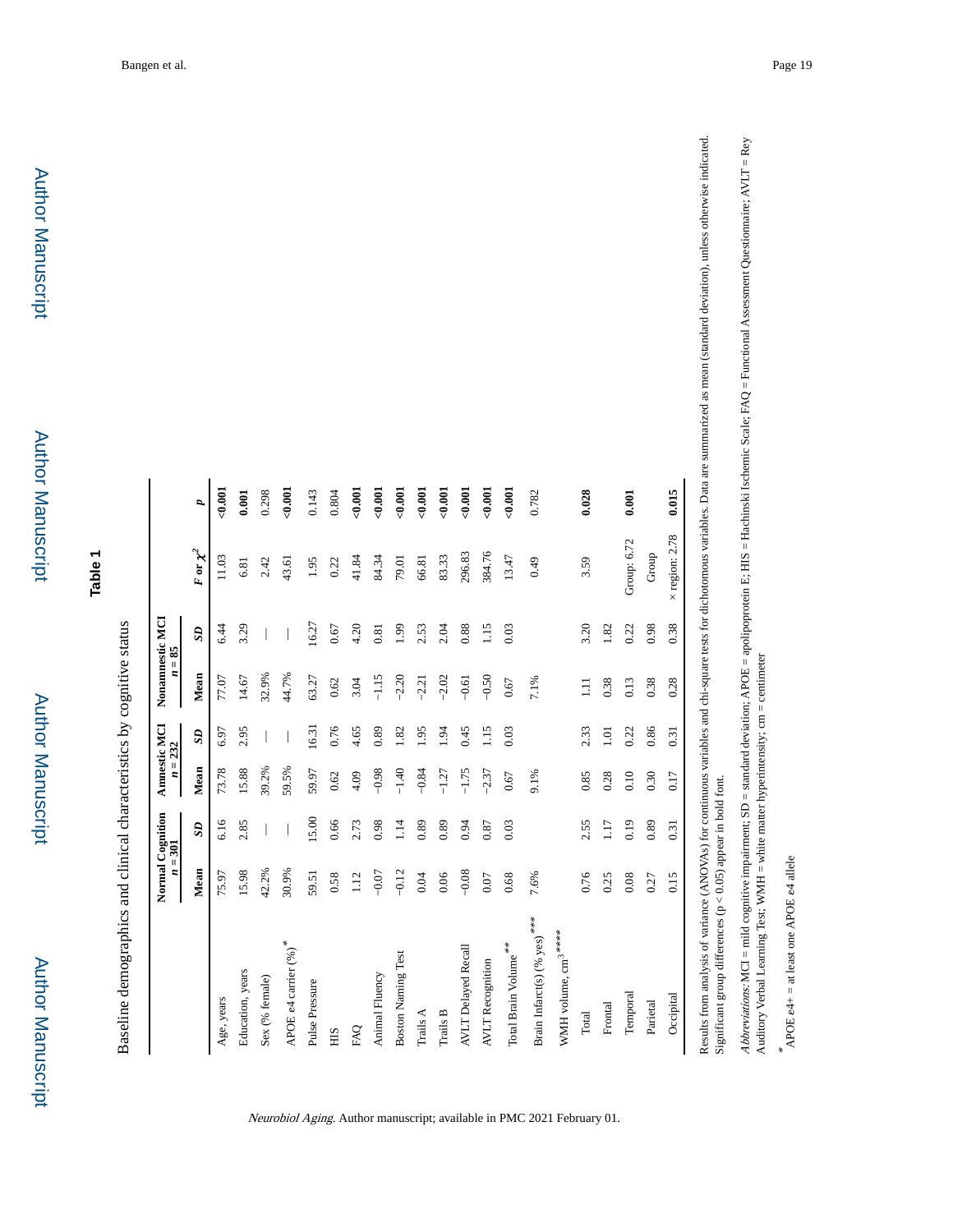# Author Manuscript**Author Manuscript**

\*\*\* Total brain volume was normalized by dividing whole brain volume by total intracranial volume. Total brain volume was normalized by dividing whole brain volume by total intracranial volume.

\*\*\*<br>Brain infarct(s) present versus absent on MRI. Brain infarct(s) present versus absent on MRI.

\*\*\*\*\*<br>Note that descriptive statistics for the regional WMH volumes are absolute volume in centimeters cubed (cm<sup>3</sup>) although analyses were performed on log transformed values. Models are adjusted for Note that descriptive statistics for the regional WMH volumes are absolute volume in centimeters cubed (cm<sup>3</sup>) although analyses were performed on log transformed values. Models are adjusted for age and sex. age and sex.